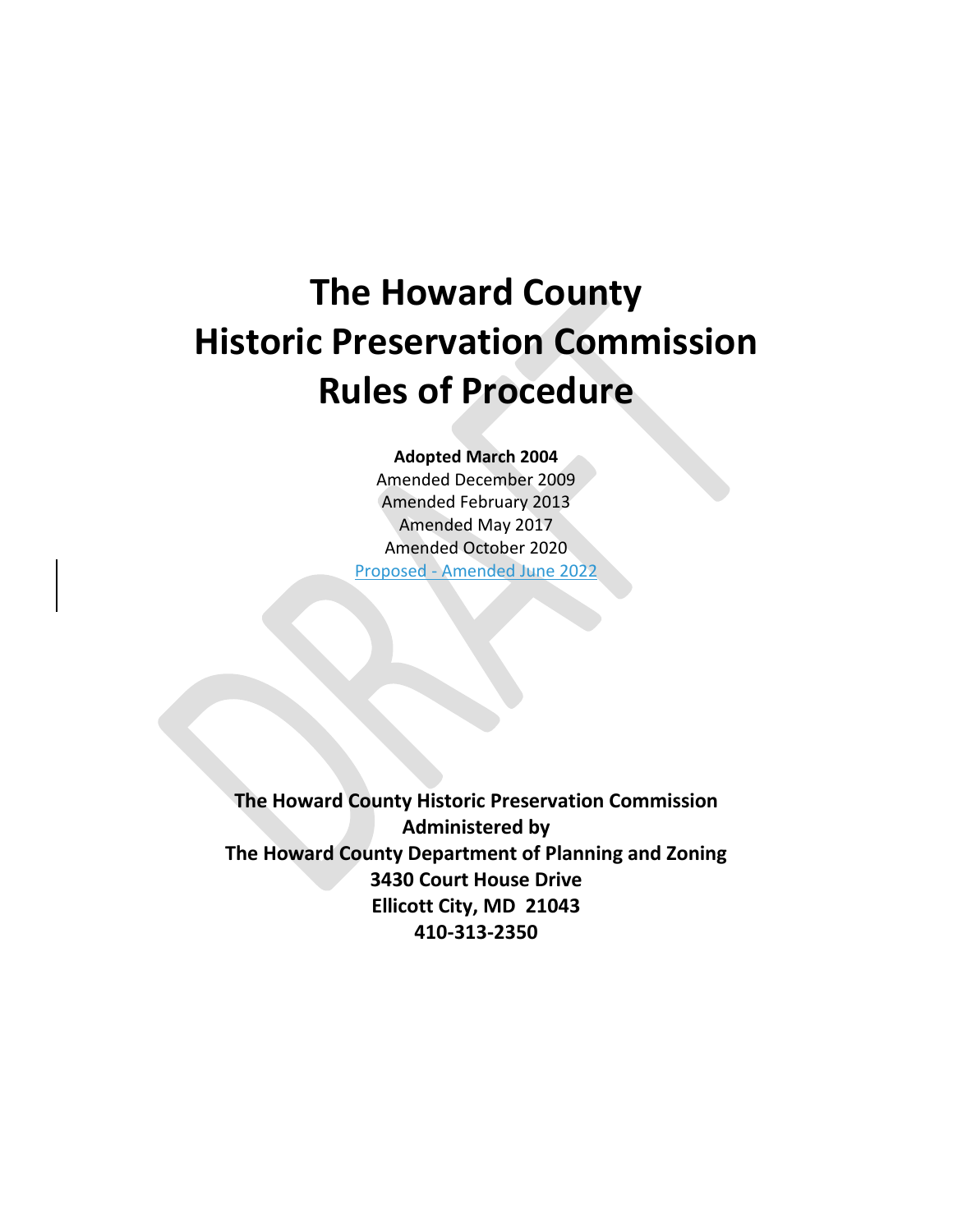# **TABLE OF CONTENTS**

<span id="page-1-0"></span>

| 100. |                                                                                          |  |
|------|------------------------------------------------------------------------------------------|--|
| 101. |                                                                                          |  |
| 102. |                                                                                          |  |
| 103. |                                                                                          |  |
| 104. |                                                                                          |  |
| 105. | Applications for Certificate of Approval and Other Determinations Required by the County |  |
|      |                                                                                          |  |
| 106. |                                                                                          |  |
| 107. |                                                                                          |  |
|      |                                                                                          |  |
| 200. |                                                                                          |  |
| 201. |                                                                                          |  |
| 202. |                                                                                          |  |
| 203. |                                                                                          |  |
|      |                                                                                          |  |
| 300. |                                                                                          |  |
| 301. |                                                                                          |  |
| 302. |                                                                                          |  |
| 303. |                                                                                          |  |
| 304. |                                                                                          |  |
| 305. |                                                                                          |  |
| 306. |                                                                                          |  |
|      |                                                                                          |  |
| 400. |                                                                                          |  |
| 401. |                                                                                          |  |
| 402. |                                                                                          |  |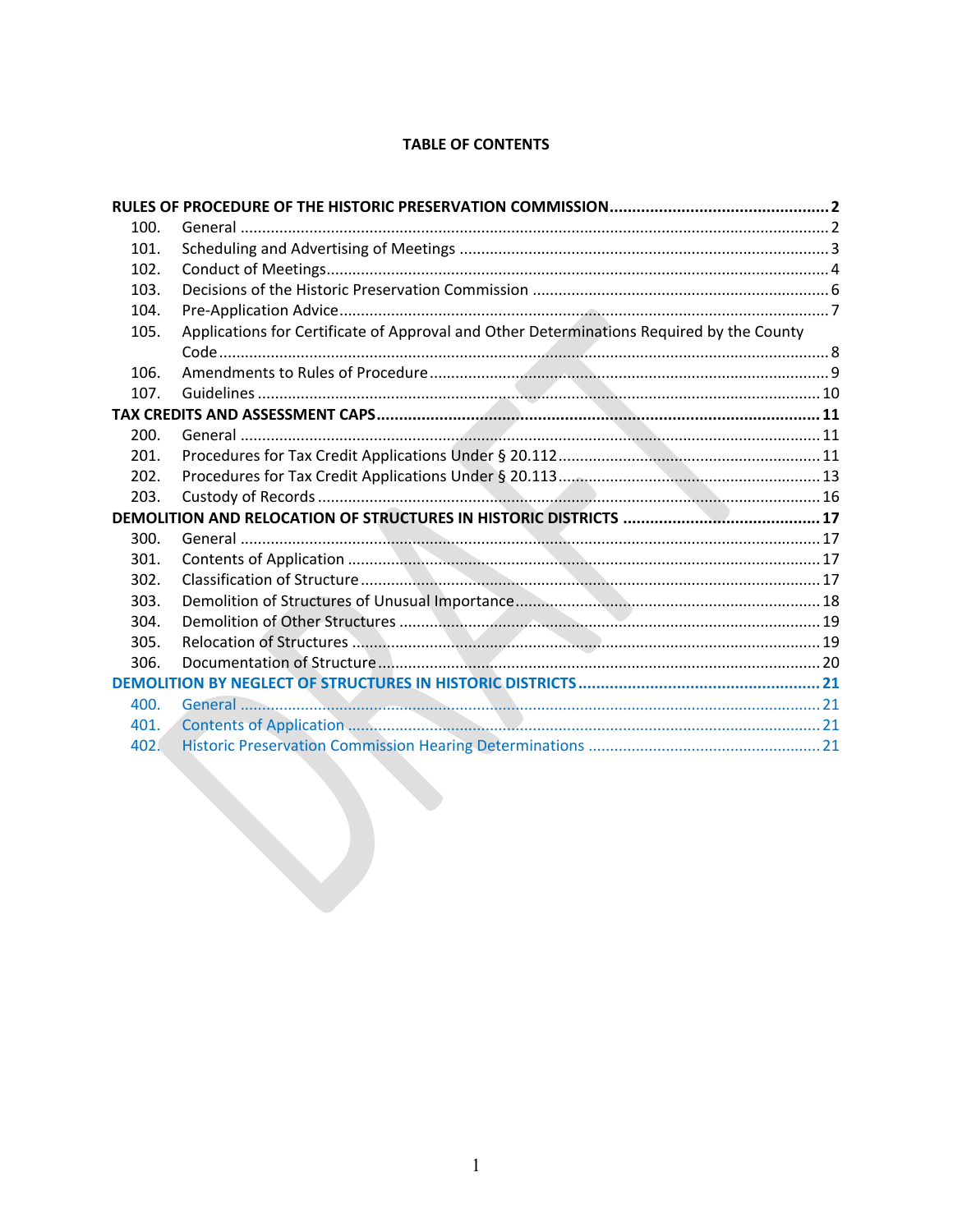# **RULES OF PROCEDURE OF THE HISTORIC PRESERVATION COMMISSION**

# <span id="page-2-0"></span>**100. General**

These rules are adopted pursuant to the authority of the Howard County Code, Title II "Administrative Procedures," Subtitle I "Administrative Procedures Act."

- A. The Historic Preservation Commission (the Commission) shall elect a Chairperson, Vice Chairperson, and Secretary to serve for a term of one year at its first regularly scheduled meeting in the month of October in each year. Three votes shall be necessary to elect a Commissioner to these offices.
- B. The Chairperson or the Chairperson's designee shall preside over all meetings of the Commission; call special meetings; call the Commission into executive sessions; interpret Roberts Rules of Order as they apply to the conduct of this Commission upon the advice of the Legal Advisor to the Commission, when requested; and in general preside over the proper conduct and decorum of the Commission while the Commission is in session.
- C. The Vice Chairperson shall have all of the powers and responsibilities of the Chairperson, in his or her absence. The Secretary shall have all of the powers and responsibilities of the Chairperson, in the absence of the Chairperson and Vice Chairperson.
- D. The Director of Planning and Zoning or the Director's Designee shall act as the Executive Secretary to the Commission. The Executive Secretary shall notify all Commissioners of all meetings,  $\div$  prepare the agenda for meetings, insert the necessary advertisements in the appropriate newspapers; maintain a complete record of all public meetings of the Commission where an application is before the Commission; give written notice by electronic mail, mail or personal service to each applicant petitioner of any public meeting at which his or her application will be heard; make minor alteration determinations subject to Rule 105.I; and perform other administrative support tasks as requested by the Commission.
- E. The Legal Advisor shall be the County Solicitor or other member of the Office of Law, as designated by the County Solicitor, and may attend and participate in the meetings of the Commission. The Legal Advisor shall assist the Commission in drafting opinions and shall provide advice and assistance to the Commission when requested by any member of the Commission.
- F. Unless excused by resolution of the Commission, whenever a member of the Commission has accumulated three consecutive absences from regular public meetings, the Chairperson must notify the County Executive that the position is deemed vacant and that procedures for filling the vacancy be instituted with all due haste.
- G. No member of the Commission with a personal or financial interest in the outcome of a decision on an application shall speak or vote upon the matter during the Commission's deliberations.
- H. Except as may otherwise be provided by law or these rules, outside of a public meeting a member of the commission shall not communicate with any party on any matter relevant to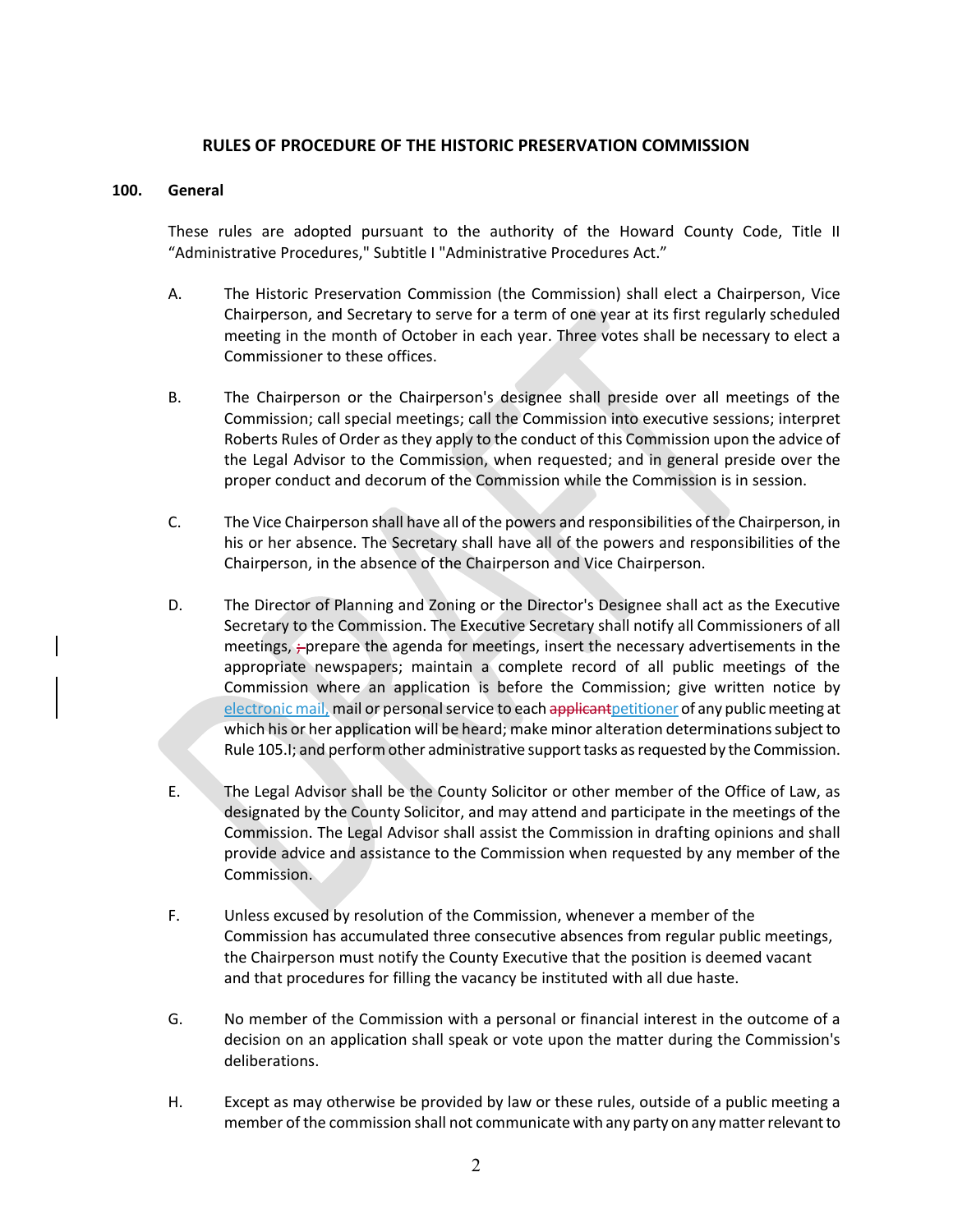an application for a cCertificate of  $a$ Approval,  $e$ r-advice,  $e$ r-a tax credit, or other determination required by County Code..

On-site inspections by Commission members are generally permitted. The Commission member may visit the property before the public meeting. If the Commission member makes any observation or obtains any information while at the site that may be material to the Commission's decision, the Commissioner must state the information on the record during the meeting.

However, in cases alleging demolition by neglect, Commission members may only observe the property from the public right-of-way, unless the property owner has provided authorization.

# <span id="page-3-0"></span>**101. Scheduling and Advertising of Meetings**

- A. A regular meeting of the Commission shall be held on the first Thursday of each month, at 7:00 p.m. unless otherwise directed by the Commission. The meeting shall be in a place designated by the Commission and noted in the advertisement of the meeting. The Commission may vote to limit the length of any regular monthly meeting. If an application cannot be heard due to such a time limit, the meeting shall be continued to a time mutually agreed upon by the Commission and applicant petitioner, and such time shall be announced at the advertised meeting.
- B. Special meetings of the Commission shall be called by the Chairperson when, in his or her opinion, it is necessary to prevent undue delay in the issuance of building permits or to consider any matter that requires attention prior to the next regular meeting. Upon request of any three (3) members of the Commission, a special meeting shall be called by the Chairperson within fourteen (14) days of receipt by the Chairperson of said request.
- C. Emergency meetings of the Commission may be called by the Chairperson to hear applications for Certificates of Aapproval and/or pre-approval of cCertificates of Eeligibility which require immediate action to allow emergency repairs to a structure or to remedy immediate safety or health hazards.
- D. Unless otherwise provided by law, a quorum of the Commission shall be present to conduct a regular or special meeting. Three Commission members shall constitute a quorum, and the vote of the majority present shall be necessary for a decision.
- E. Notice of any regular or special meetings shall be advertised in one newspaper of general circulation in Howard County at least seven (7) days preceding the meeting. The advertisement shall include notice of the date, time, and place of the meeting, and the address and applicant petitioner's name for each case to be considered at the meeting. Detailed application descriptions shall be posted on the Historic Preservation Commission webpage of the Howard County Government website at least five (5) days preceding the meeting.
- F. For emergency meetings, newspaper advertising shall not be required provided that the property which is the subject of an application to be heard at an emergency meeting shall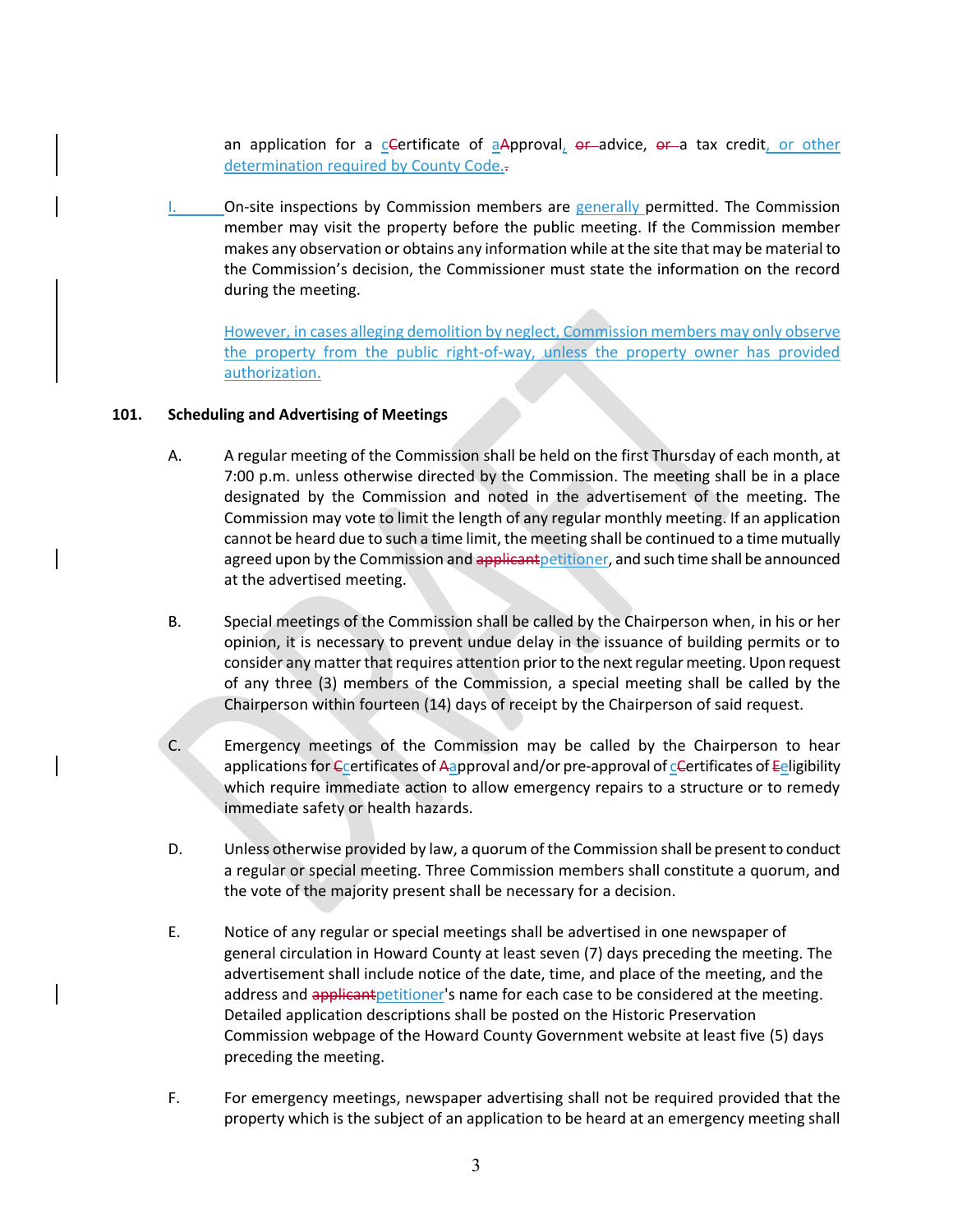be posted with the date, time and place of the meeting and the subject matter of the application for at least 24 hours immediately prior to the meeting.

G. At least four (4) days prior to any regular or special public meeting, and as soon as possible prior to any emergency meeting, a copy of the agenda for such meeting shall be sent to each Commissioner. No application may be heard that has not been properly advertised.

# <span id="page-4-0"></span>**102. Conduct of Meetings**

- A. Meetings may be held in-person, or via a "virtual meeting," which includes teleconference, internet conference, and similar means approved by the Chair, or hybrid which is a combination of in-person and virtual. -
- B. For virtual or hybrid meetings, pre-registration of each applicant petitioner and anyone seeking to testify is required. Registration instructions and application descriptions will be posted on the Historic Preservation Commission website at least five (5) days prior to the meeting date. The Commission may permit documentary evidence submitted in advance in accordance with the registration instructions. The Commission will not accept documentary evidence during the course of a virtual or hybrid meeting without good cause shown as to why the documents were not submitted in accordance with the registration instructions. If a virtual meeting is continued, only the individuals who have registered in accordance with the registration instructions or are called by the applicant petitioner in rebuttal or the protestants in rebuttal shall be permitted to testify. In cases alleging demolition by neglect, the Commission may permit a property owner defending an allegation to testify without pre-registration.
- C. For in-person meetings, all individuals desiring to testify or who have been subpoenaed to testify at a meeting shall sign their own name to the roster in favor of or opposed to the matter before the Commission as the case may be. If an in-person meeting is continued, only the individuals who have signed a roster prior to the end of the applicant petitioner's case or are called by the applicant petitioner in rebuttal or the protestants in rebuttal shall be permitted to testify. All persons testifying shall be required to take the following oath which shall be given by the Chairperson: "Do you solemnly promise to speak truthfully in the testimony you are about to give?"
- D. All persons testifying shall be required to take the following oath which shall be given by the Chairperson: "Do you solemnly promise to speak truthfully in the testimony you are about to give?"
- E. Any applicant petitioner for a Certificate of Approval within the Historic District shall have the opportunity to fully present his or her case through the presentation of witnesses, exhibits and other evidence.
- F. The Chairperson shall establish the order of presentation dependent upon the nature of the application. The general procedure for hearing an application for a c-ertificate of a Approval or other determination required by the Howard County Code to be held in conformity with Title 2, Subtitle 1, Article III of the County Code shall be as follows: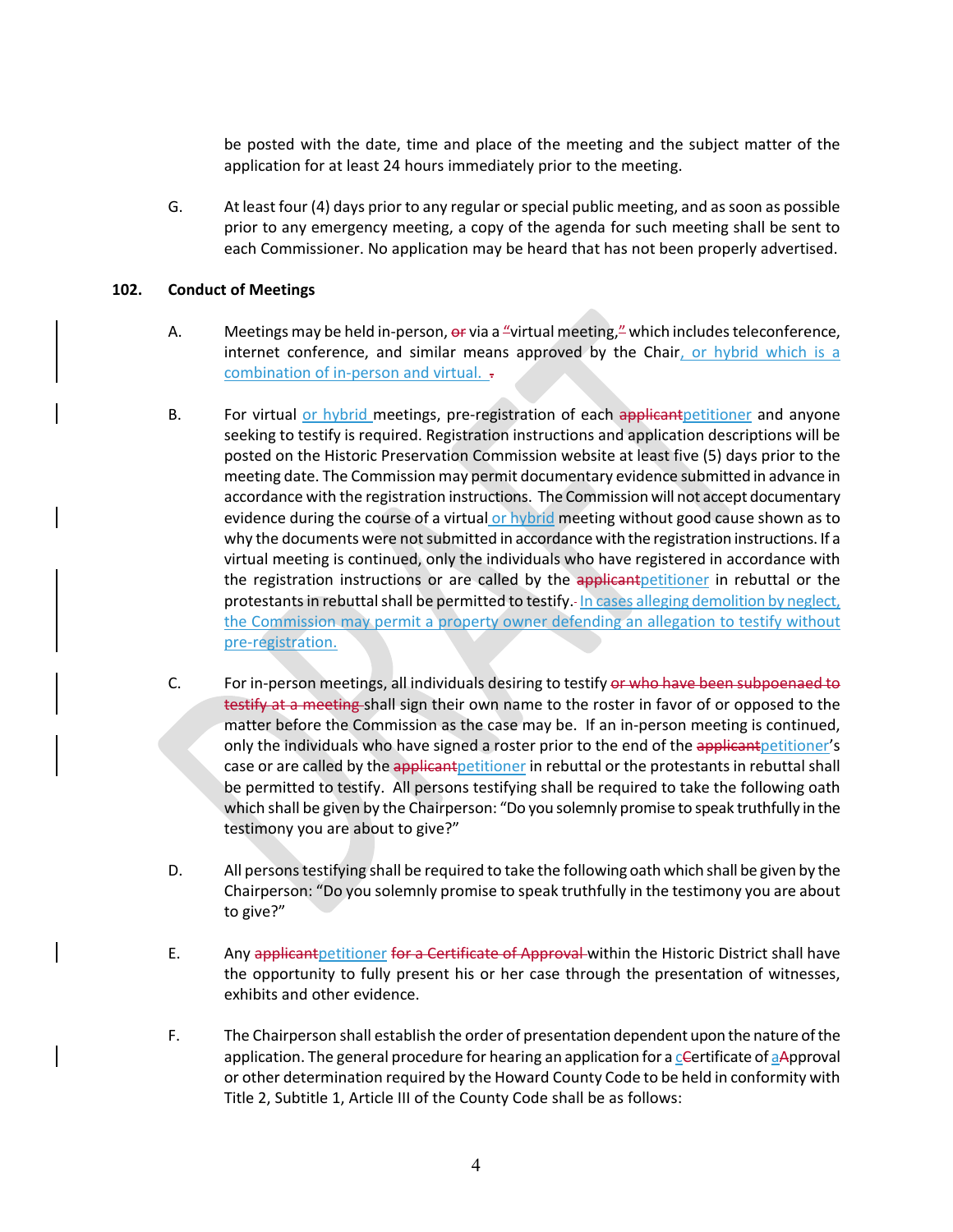- <span id="page-5-0"></span>1. Introduction of reports and official documents pertaining to the application and recommendations of the Department of Planning and Zoning by the Legal Advisor, the Executive Secretary, or Department of Planning and Zoning Staff. For each case, the application, the Howard County Charter, the Howard County Code, the Howard County Zoning Regulations, the Howard County General Plan, the design guidelines contained in Rule 107, and all other relevant laws and regulations are deemed to be part of the record without necessity of formal introduction.
- 2. Presentation by the applicant petitioner of matters relevant to the application, relevant testimony of witnesses in support of the application, and introduction of any other pertinent information to support the applicant petitioner's request for a cCertificate of Aapproval or determination, as the case may be.
- 3. Presentation by any persons in opposition to the application of matters relevant thereto, relevant testimony of witnesses in opposition to the application, and introduction of any other pertinent information in opposition to the applicant petitioner's request for a centificate of aApproval, or determination, as the case may be.
- 4. The applicant petitioner and all witnesses shall be subject to cross-examination by the applicant petitioner or the applicant petitioner's attorney and by opponents or the opponents' attorney, as the case may be, and by the Commission, the Legal Advisor, and other persons in attendance, in accordance with procedures which shall be designated by the Chairperson at the time of the meeting, to insure the orderly conduct of the meeting and the full and adequate consideration of the application and any opposition thereto.
- 5. The Commission may exclude incompetent, unreliable, irrelevant, or unduly repetitious evidence. The Chairperson, upon advice of the Legal Advisor, if requested, shall rule on all matters of admissibility of evidence and matters of law raised by any party during the meeting and any objections thereto shall be entered in the transcript and shall be made a part of the Record of Proceedings.
- 6. The Chairperson shall permit the presentation of rebuttal evidence or testimony prior to the conclusion of the meeting and shall permit summation by the applicant petitioner or the applicant petitioner's attorney and by a person speaking for the opposition.
- 7. Upon a formal vote, the Commission may make its final decision and order at the conclusion of the meeting or may take the matter under advisement for further deliberation and later decision at a future public meeting. The Commission may recess the meeting to receive additional evidence at a later public meeting if it determines that such additional evidence is essential in making a proper decision. At the later public meeting, the Commission may only consider new evidence in support of or in opposition to the application in question.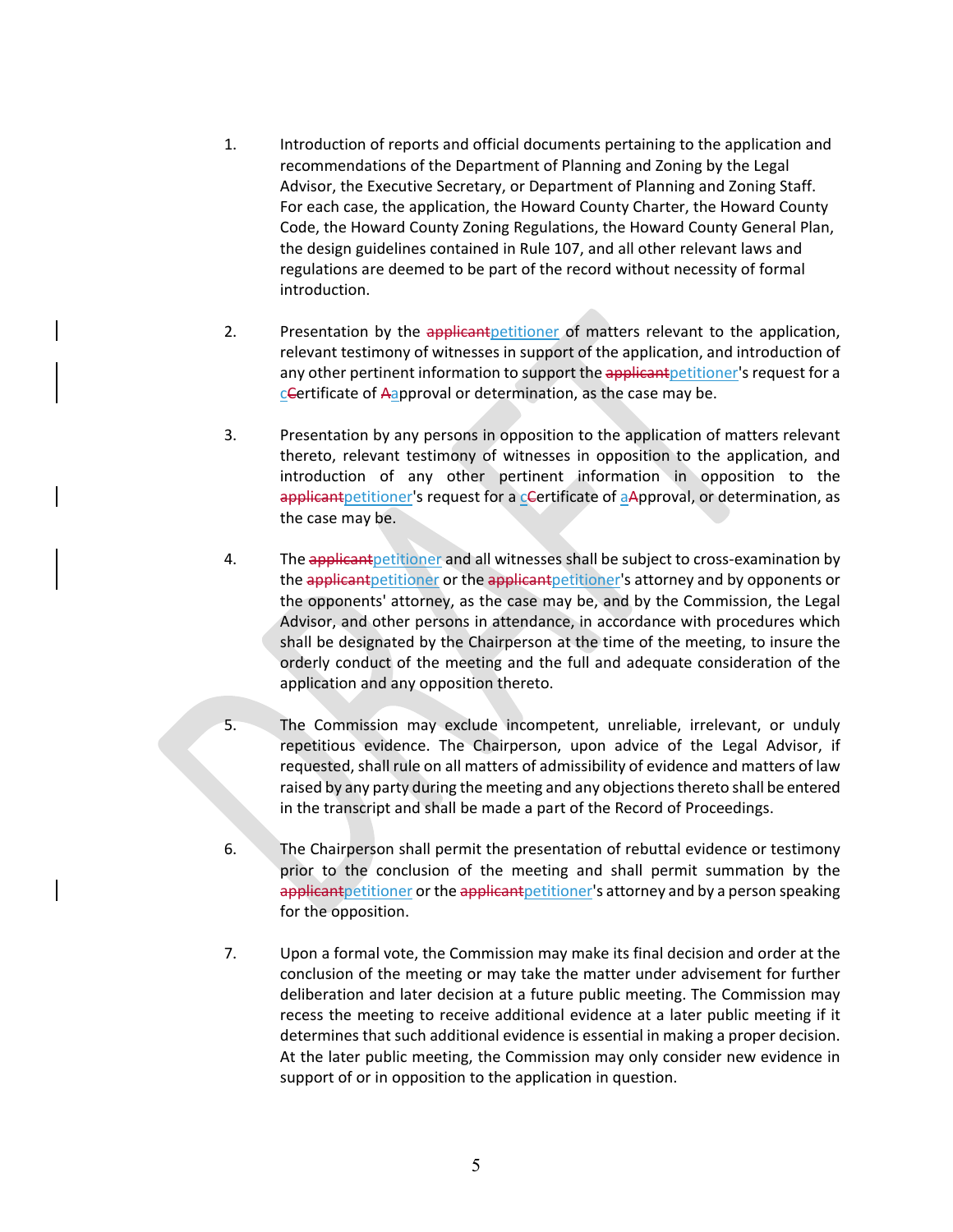# **103. Decisions of the Historic Preservation Commission**

- A. If an application is approved or an allegation of demolition by neglect is affirmed or denied,, the Commission shall issue a Certificate of Approval and a Decision and Order containing findings of fact and conclusions of law. The Certificate of Approval and Decision and Order shall be issued within 45 days of the closing of the record in the case. This time period may be extended an additional 45 days if written notice is provided to the applicant/petitioner.
- B. If an application for a  $\epsilon$  certificate of Aapproval is denied, the reasons for the denial shall be set forth in writing in a Decision and Order and accompanied by findings of fact and conclusions of law.
- C. The Commission must vote on an application within 90 days from the date a complete application is filed. Failure to vote will constitute approval, unless an extension of the 90 day period is agreed upon mutually by the applicant petitioner and the commission or the application has been withdrawn. In a case alleging demolition by neglect, where an affirmation or denial is required, the Commission's failure to vote within 90 days from the date a complete application is filed shall be considered a finding that the alleged violation does not exist, unless an extension of the 90-day period is agreed upon mutually by the property owner, petitioner and the Commission or the application has been withdrawn.
- D. The decisions shall be made a part of the Record of Proceedings, filed with the Department of Planning and Zoning and maintained as a part of the official records of the County. It shall be proper and permissible for any member who does not subscribe to the majority opinion to prepare a minority opinion.
- E. A tie vote of the Commission shall constitute a denial of the application. for the Certificate of Approval.
- F. The Commission may approve an application subject to staff review of certain specified items, such as materials or other details. In this instance, a cCertificate of aApproval will not be issued until the applicant petitioner complies with the request for additional information. It is incumbent upon the applicant petitioner to supply the information, and the commencement of any work not completely approved constitutes a violation of the zoning regulations.
- G. If an application is denied, in the absence of a change to the structure arising from casualty, no new application for the same or similar work shall be filed within one (1) year after the last denial of the application. This provision does not apply to a request for reconsideration, except where the reconsideration results in a denial.
- H. In accordance with Howard County Code § 16.611, any person aggrieved by a decision of the Commission may appeal the decision, provided the appeal is made within 30 days of the date of the final written Decision and Order in the case.
- I. A request for reconsideration may be made within 15 days of the date of the final written Decision and Order in the case by submitting a letter to the Commission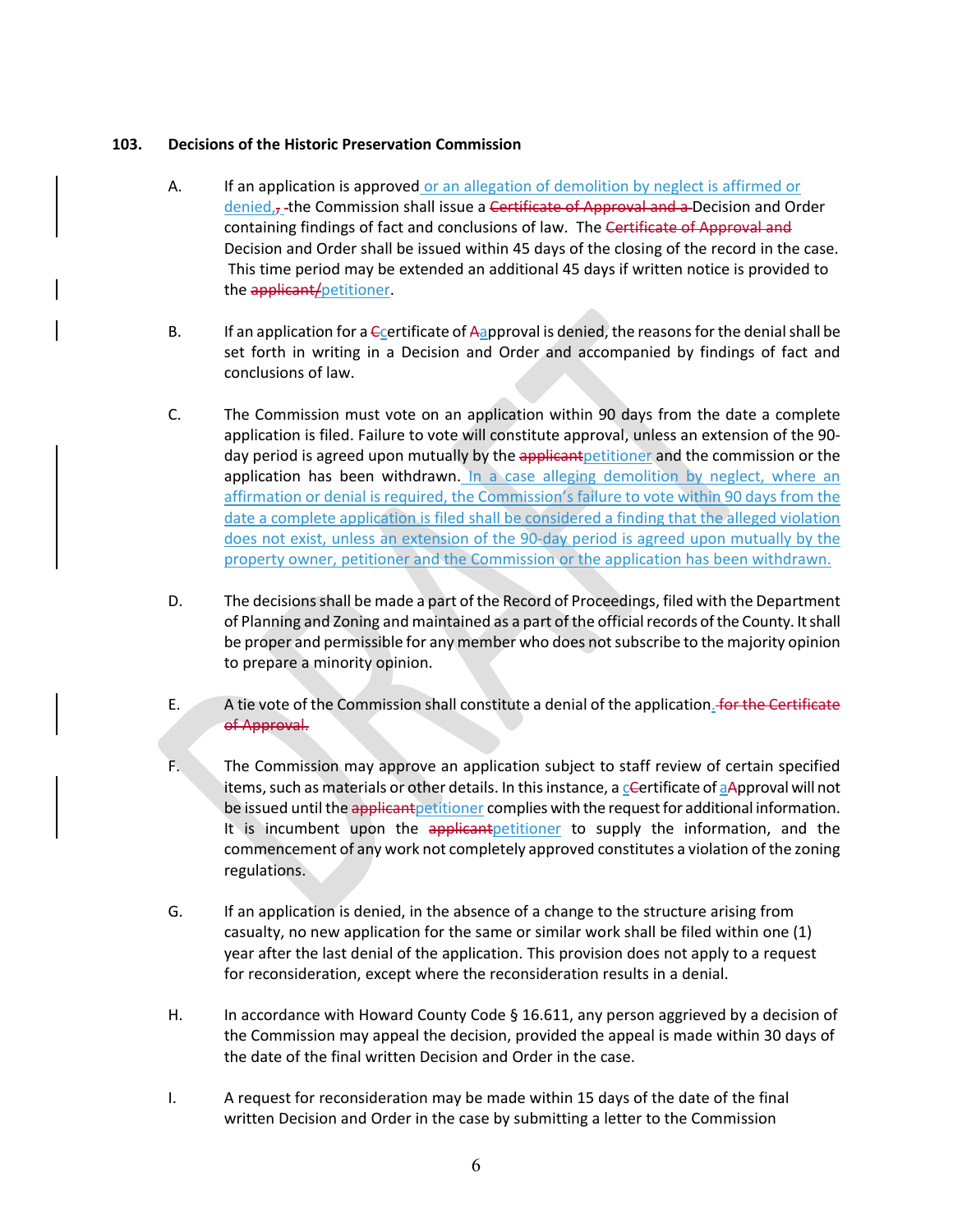identifying the grounds for reconsideration. The Commission's decision to reconsider a case does not re-open the 90—day period within which the Commission must vote on a matter. - - A decision by the Commission to reconsider extends the time for appeal by 30 days.

# <span id="page-7-0"></span>**104. Pre-Application Advice**

- A. Advice on subdivision and site development plans:
	- 1. Prior to the initial submittal of an application for subdivision or site development plan approval on a site located in a historic district or that contains a historic structure, the applicant petitioner shall submit a request to the Commission to identify all historic resources on the site and obtain advice regarding the design of development.
	- 2. A request for advice shall be submitted on a form provided by the Executive Secretary.
	- 3. The request for advice shall be accompanied by a concept plan showing the proposed development of the subdivision, including the proposed lot locations, proposed siting of structures on the lots, and proposed architecture.
	- 4. The request for advice must be submitted by the close of business 22 days prior to the next scheduled meeting in order to be advertised and placed on the agenda for that meeting.
	- 5. The order of presentation at the public meeting on a request for advice shall first be the presentation by the applicant petitioner. The Commission may, in its discretion, permit public testimony subject to subsections (6) and (7) below.
	- 6. The Commission may limit the duration of the public meeting on a request for advice.
	- 7. The Commission may limit the duration of individual testimony at a public meeting on a request for advice.
	- 8. The Executive Secretary shall mail provide a copy of the minutes of the meeting on a request for advice to the applicant petitioner- and shall forward a copy to the Land Development Division of the Department of Planning and Zoning.
- B. Advice on applications not requiring subdivision or site development plan approval:
	- 1. For development or work not requiring subdivision or site development plan approval, an applicant petitioner may submit a request for advice from the Commission.
	- 2. A request for advice shall be submitted on a form provided by the Executive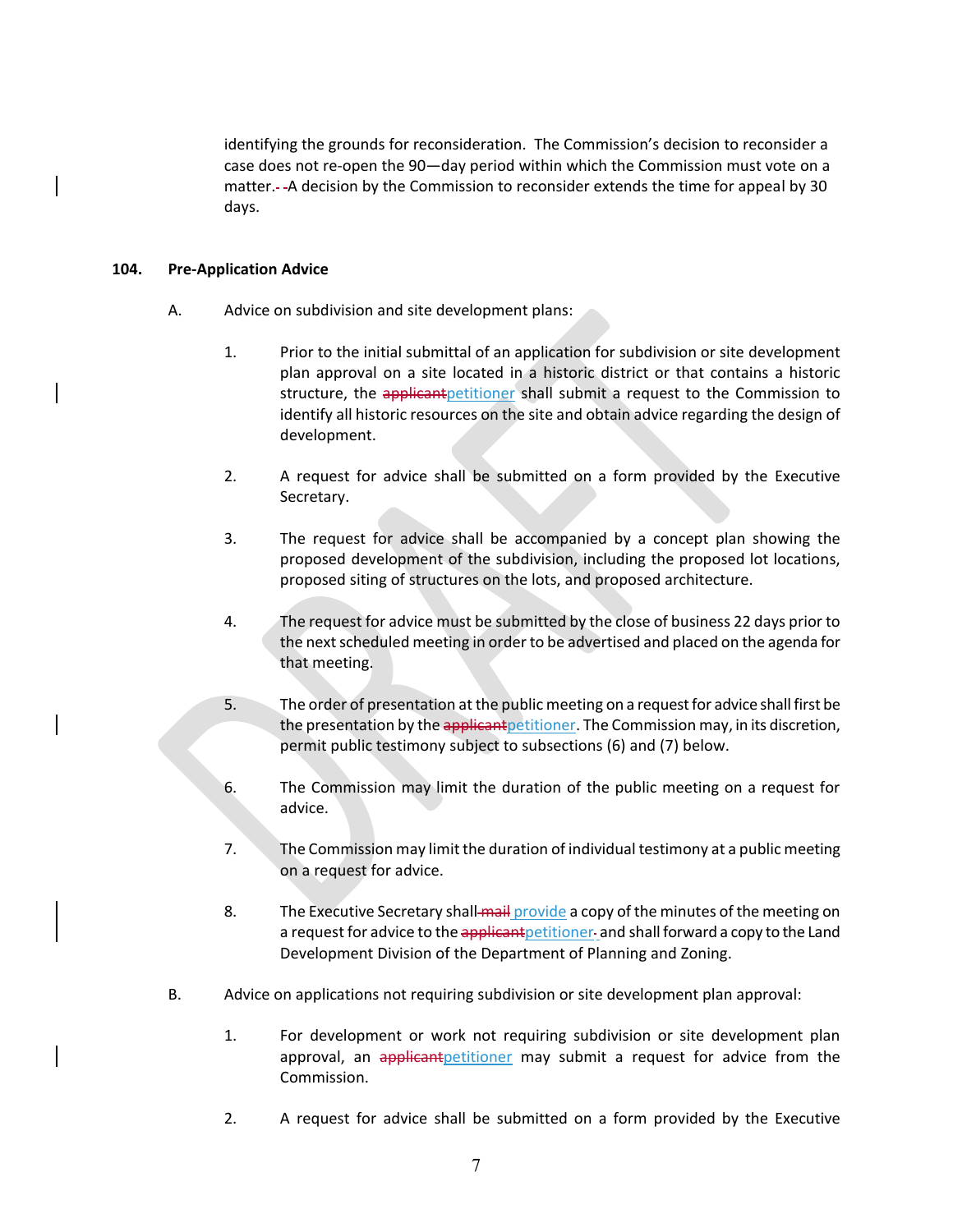Secretary.

- 3. The request for advice must be submitted by the close of business 22 days prior to the next scheduled meeting in order to be advertised and placed on the agenda for that meeting.
- 4. The meeting procedures for a request for advice not requiring subdivision or site development plan approval are those set forth in subsection A.5 through A.7 of this section.
- 5. The Executive Secretary shall providemail a copy of the minutes of the advisory meeting to the applicantpetitioner and shall forward a copy to the Land Development Division of the Department of Planning and Zoning.

# <span id="page-8-0"></span>**105. Applications for Certificate of Approval and Other Determinations Required by the County Code**

- A. The Executive Secretary may assist prospective applicants and property owners through means of: explaining the purposes of regulations and review; explaining the Commission's Rules of Procedure, the design manual, and other guidelines and regulations of the Commission and of other government agencies; and provision or reference to additional sources of information and professional assistance.
- B. The form and contents of the application for the Certificate of Approval shall be prescribed by the Commission. Except in cases alleging demolition by neglect, aAll applications must be signed or authorized by the owner of the structure, even if the owner is not the applicant petitioner. Applicant Petitioners shall obtain forms and submission requirements from the Department of Planning and Zoning.
- Inspection reports and supporting documentation from the Department of Inspections, Licenses and Permits(DILP) alleging demolition by neglect will be treated as an application to the Commission.
- C.D. The Commission may prescribe the form of applications, which may require submission of All applications shall include such plans, descriptions, elevations and other materials. as are listed in the submission requirements prescribed by the Commission. The applicant petitioner for a Ccertificate of Aapproval shall have the responsibility of providing information sufficient to support the application and the burden of persuasion in all questions of fact which are to be determined by the Commission.
- **D.E.** Except in cases alleging demolition by neglect, t<sub>ree</sub> Executive Secretary shall determine if the application is complete or sufficiently complete to permit the Commission to properly consider the application and have a full understanding of the proposed work. Failure to provide any item listed on the application checklist may be cause for a determination that the application is incomplete.
- $E/F.$  For applications determined to be incomplete, the Executive Secretary shall provide the applicant petitioner with a detailed written list of all matters necessary to complete the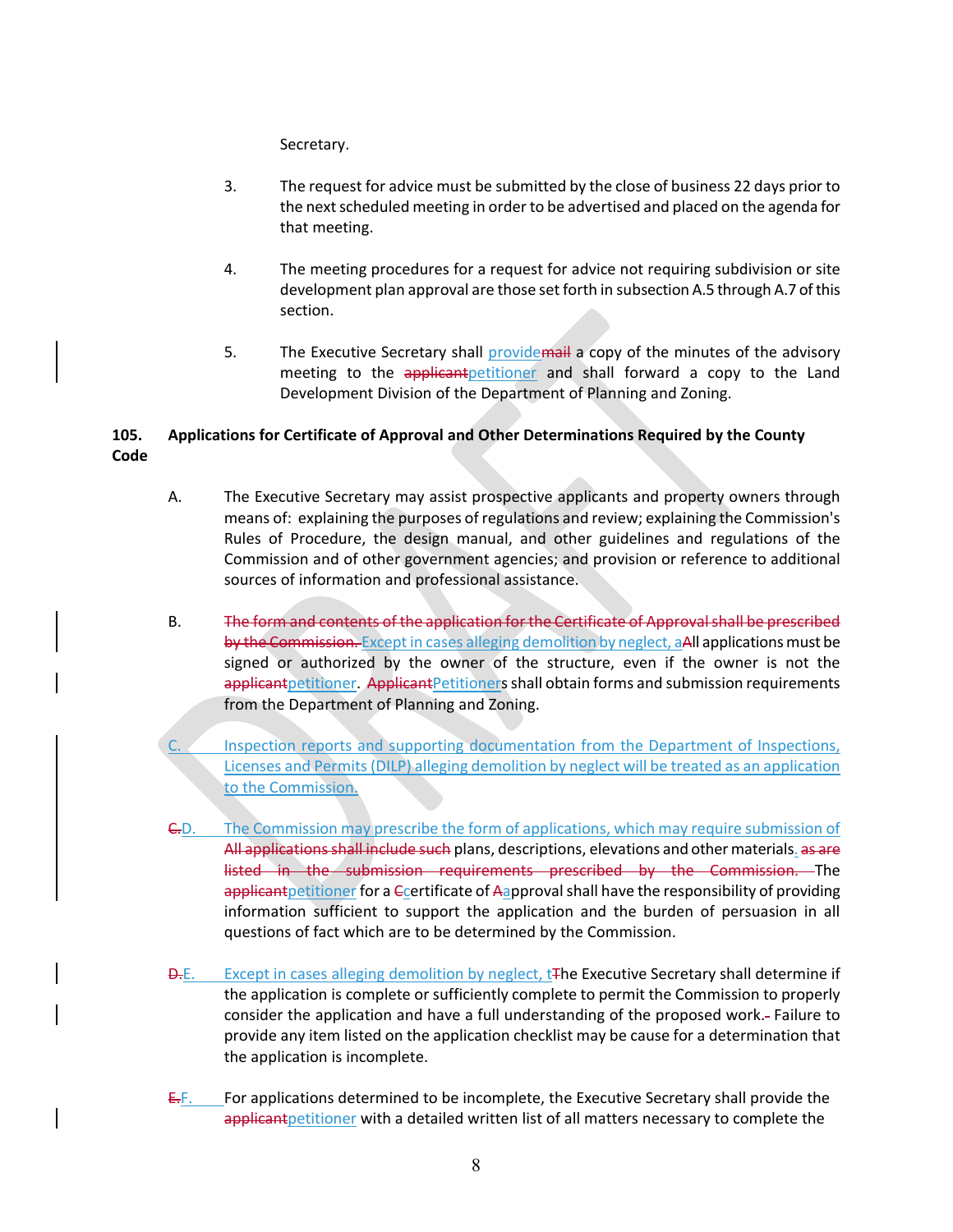application. - Upon receipt of such notice, the applicant petitioner may complete the application in accordance with the detailed list. The application may then be scheduled and advertised in the same manner as a complete application if the applicant petitioner completes the application in accordance with the detailed list.

- $F-G.$  All applications must be received by the Department of Planning and Zoning by the close of business 22 days prior to the regularly scheduled meeting in order to be advertised and placed on the agenda for the next regularly scheduled meeting of the Commission.
- G.H. The Commission, in its complete discretion, may permit withdrawal of applications at any time.
- H.I. Department of Planning and Zoning (DPZ) staff shall prepare an agenda for regularly scheduled meetings to include the order of presentation of cases, and staff comments on applications for a  $\epsilon$  caertificate of Aapproval received by the deadline date. The Chair may alter the order of presentation of cases. Revised applications received after the deadline date will be noted as such and presented at the regularly scheduled meeting. The Commission may consider the revised application at the meeting; may deem it incomplete and dismiss the application; or may consider it to be significantly changed and return it to DPZ staff for comments and inclusion in the agenda of the next regularly scheduled meeting.
- $H$ . The Executive Secretary may determine that an application for a cGertificate of Aapproval that is in accord with the requirements of  $\S$  16.603(b)(2) of the Howard county Code, constitutes a "Minor Alteration." If the Executive Secretary makes such a determination, the Executive Secretary shall issue a written determination that the work is a minor alteration and post that determination, along with the full application, to the Commission's website for five days. The Executive Secretary shall also notify each Commissioner in writing that a new determination has been posted. If within five days of posting on the website and written notification to the Commission, any person objects in writing to the Executive Secretary, a certificate of Aapproval will be required and the application shall be heard by the Commission at its next regularly scheduled public meeting for which public notice and advertising has been completed as required by the County Code and these rules.

# <span id="page-9-0"></span>**106. Amendments to Rules of Procedure**

- A. The Commission or any person may petition for amendments to the Rules of Procedure or design guidelines adopted by the Commission.
- B. Meeting and Notice
	- 1. The amendments shall be considered at a public meeting. The petitioner shall advertise the date, time and place of the initial meeting at least 30 days before the meeting in at least two newspapers of general circulation in Howard County. The amendments shall be available for public review at the Department of Planning and Zoning for at least 30 days prior to the meeting.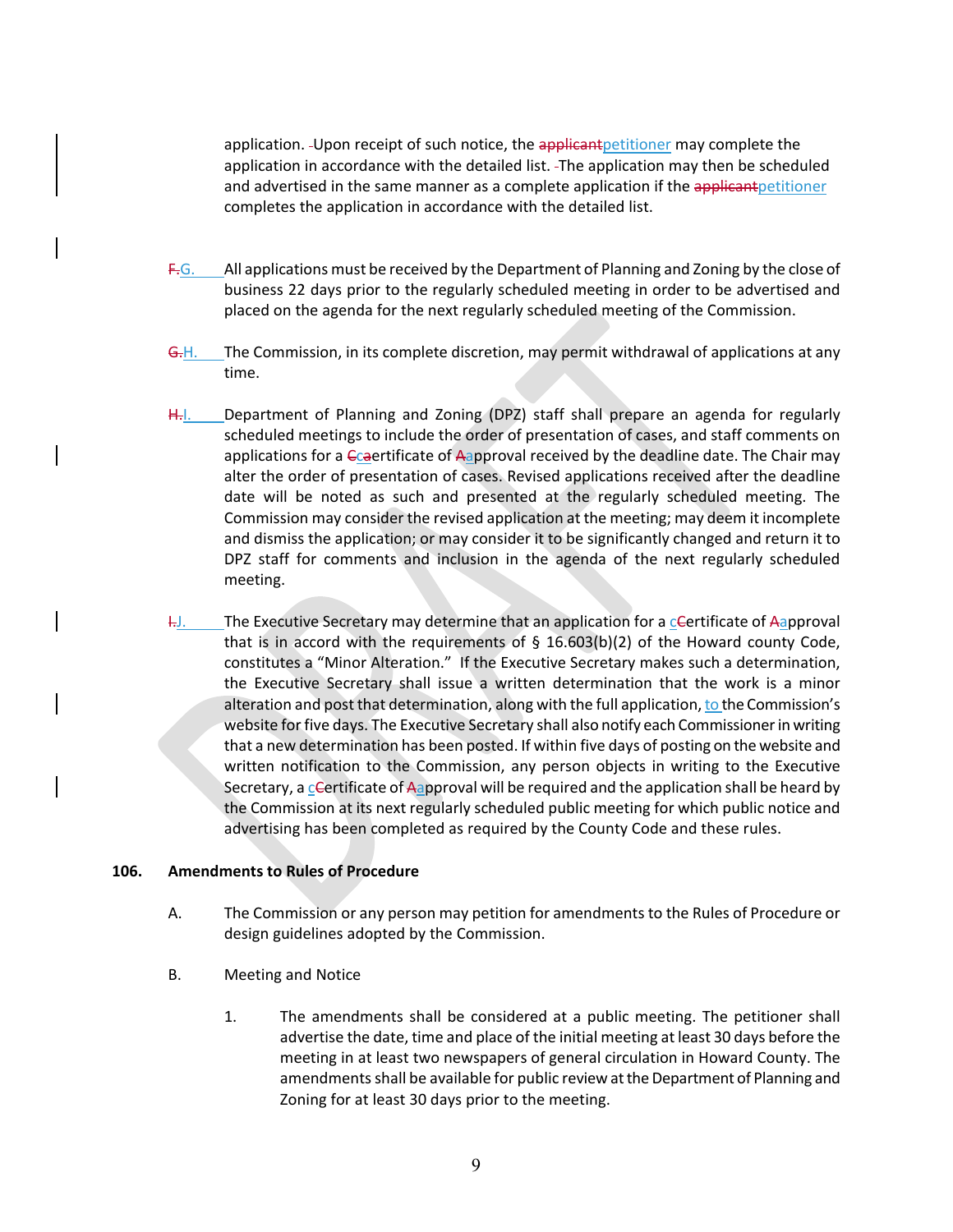- C. Time Limits for Meeting
	- 1. The petitioner, and those interested in being heard, shall be given a reasonable opportunity to present information to the Commission for its consideration.
	- 2. The Commission may impose a reasonable time limit for speaking on those who wish to make an oral presentation to the Commission.
	- 3. The Commission may impose a reasonable time limit on the duration of the meeting. Any individual not heard orally at such a meeting shall be given the opportunity to present written information to the Commission.
- D. Order of Presentation
	- 1. Introduction of reports and official documents pertaining to the meeting.
	- 2. Petitioner's presentation
	- 3. Presentation by interested persons
	- 4. The Commission may ask questions or request additional information from anyone making a presentation.
- E. Action

The Commission shall make a decision by adopting, amending or repealing a Rule as required by the Howard County Administrative Procedures Act, Subtitle 1 of Title 2 of the Howard County Code. The Executive Secretary shall notify the petitioner and, upon request, other interested persons of the decision by sending them a copy of the decision.

# <span id="page-10-0"></span>**107. Guidelines**

- A. The Commission adopts the following as general design guidelines:
	- 1. The Secretary of the Interior's Standards for the Treatment of Historic Properties, 1992.
	- 2. The Secretary of the Interior's Standards and Illustrated Guidelines for Rehabilitating Historic Buildings, 1992.
	- 3. "Preservation Briefs" published by the Preservation Assistance Division of the National Park Service, U.S. Department of the Interior.
- B. The Commission adopts as design guidelinesfor the Ellicott City Historic District the Ellicott City Design Guidelines, Department of Planning and Zoning, 1998.
- C. The Commission adopts as design guidelines for the Lawyers Hill Historic District the Lawyers Hill Design Guidelines, Department of Planning and Zoning, April, 1995.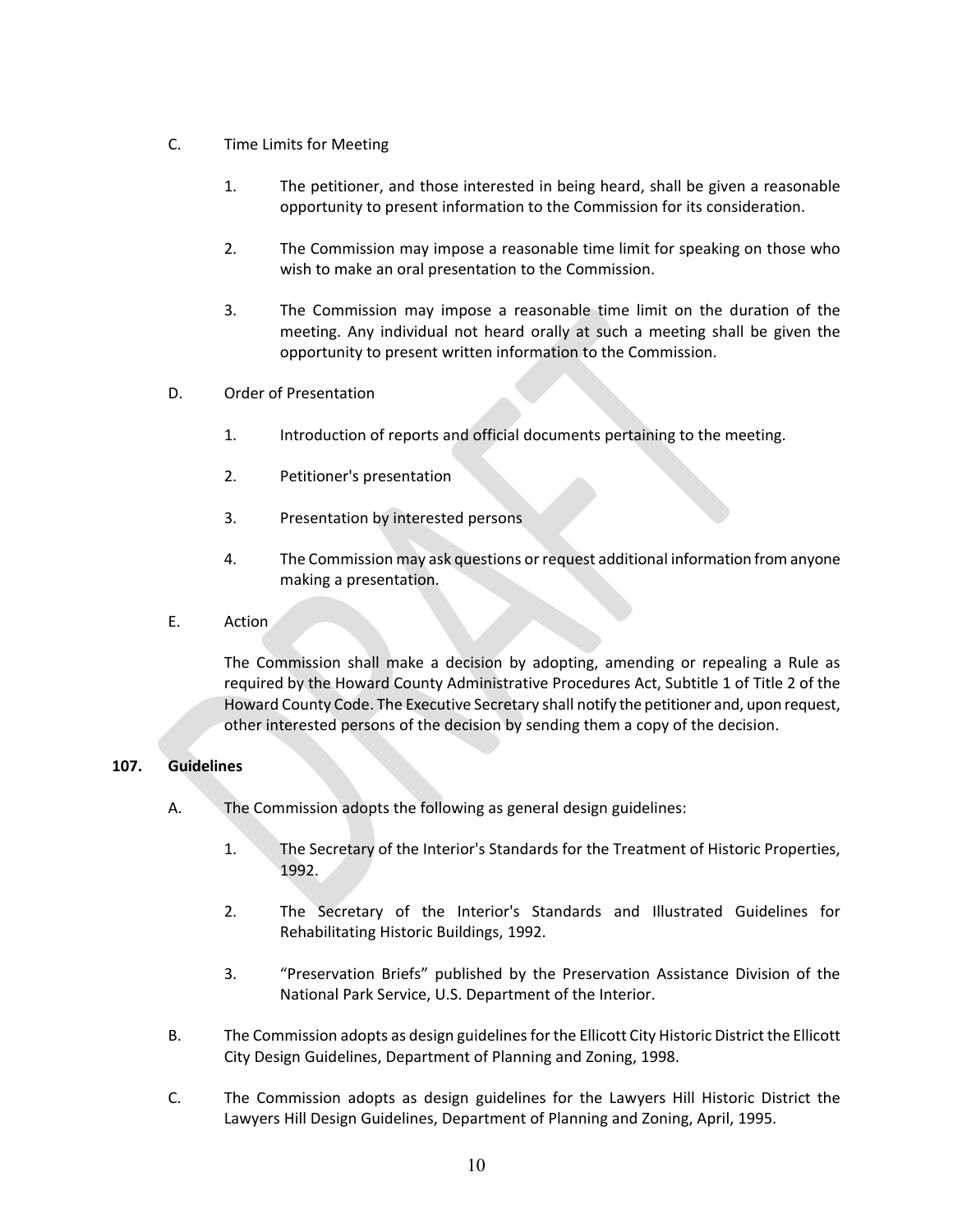# **TAX CREDITS AND ASSESSMENT CAPS**

### <span id="page-11-1"></span><span id="page-11-0"></span>**200. General**

These rules are adopted pursuant to the authority of the Howard County Code, Title II, Subtitle I, Article II, § 2.104. The Historic Preservation Commission adopts these rules to implement the Historic Tax Credit Program under § 20.112 and § 20.113 of the Howard County Code.

# <span id="page-11-2"></span>**201. Procedures for Tax Credit Applications Under § 20.112**

- A. Application Procedures
	- 1. The application shall be upon the form prescribed by the Commission, which shall be made available by the Department of Planning and Zoning. The applicant petitioner must complete the application and provide a thorough description of the proposed work sufficient for the Commission to determine whether the application is in accord with the law and applicable guidelines. The description of the proposed work may include samples, photographs or manufacturers' literature on materials, fixtures or other features to be used, plot plans, elevation drawings, details, and paint chips. Photographs of the existing conditions are also required. If the proposed work requires a  $c$ Certificate of Aapproval, an application for a aCertificate of Aapproval shall be submitted simultaneously with the tax credit application.
	- 2. The applicant petitioner shall provide any additional documentation the Executive Secretary deems necessary for full consideration and review by the Commission. Once the Executive Secretary determines the application is complete, the application will be advertised for a pre-approval meeting.
	- 3. A pre-approval determination is required before eligible work may begin.
- B. Pre-approval Determination
	- 1. The Executive Secretary or the Commission may make a pre-approval determination upon finding:
		- a. that the property is an "eligible property" as defined in §20.112(b)(3) of the Howard County Code; and
		- b. that the work described in the application, or parts thereof, is "eligible work" as defined in §20.112(b)(4) and will be performed in accord with guidelines used by the Commission; and
		- c. that any certificate of approval required under §16.603 of the County Code has been issued for the work.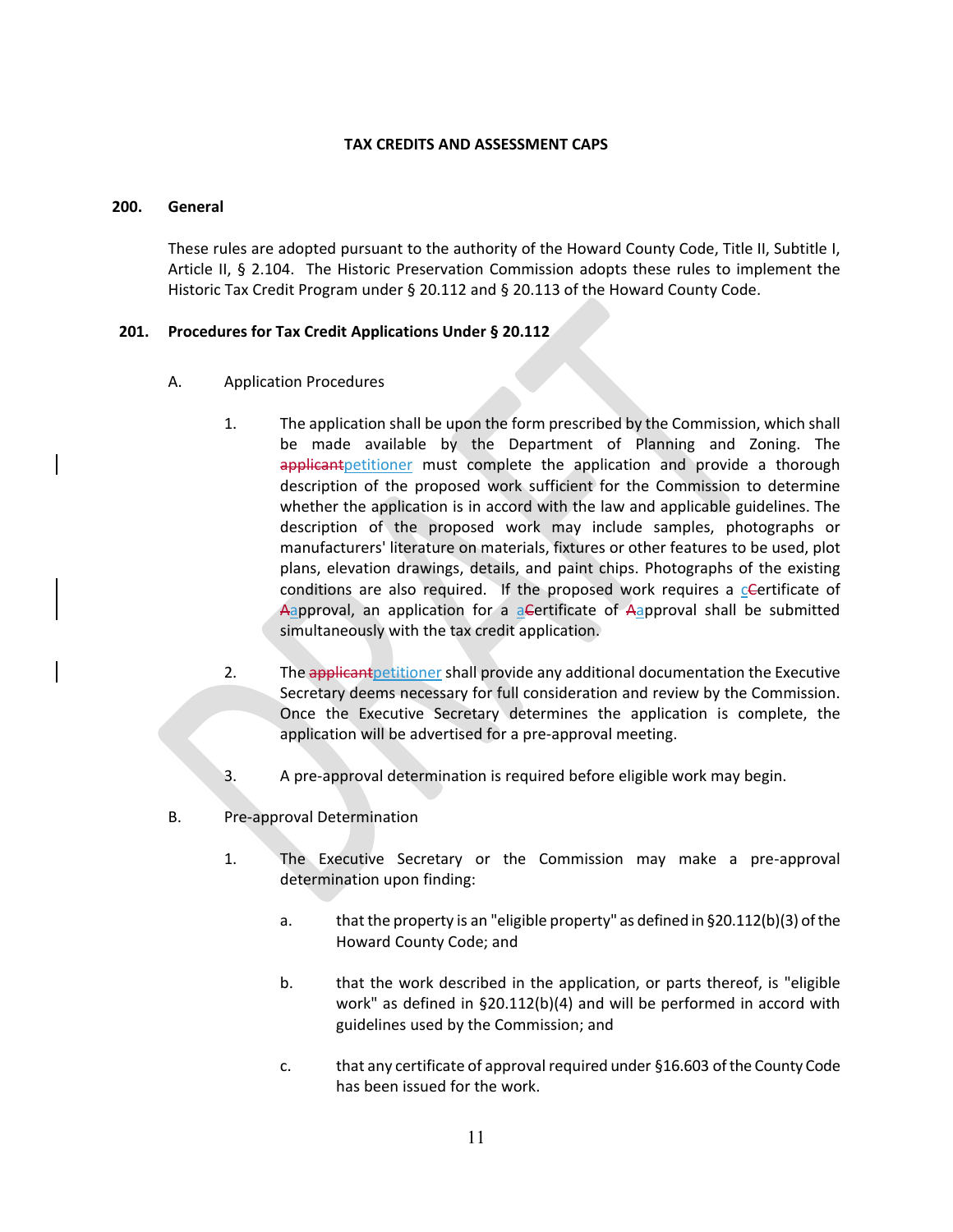- 2. The Executive Secretary may only make a pre-approval determination after informing the Commission of the tentative determination. If, within five days of notice from the Executive Secretary, any Commissioner objects to the determination, the pre-approval application shall be scheduled at the Commission's next regularly scheduled meeting after notice requirements are satisfied.
- 3. Neither the Commission nor the Executive Secretary may approve tax credits for any work that is commenced, or for any expenses incurred, before the proposed work receives a pre-approval determination.
- 4. The Commission shall review pre-approval applications at its regularly scheduled monthly meeting held in accordance Rules 101 and 102. If the work for a tax credit  $c$ Certificate of Eeligibility also requires a Ccertificate of Aapproval, the pre-approval meeting for the tax credit and the public meeting on the application for a caCertificate of Aapproval shall be held concurrently. No application for preapproval of a cGertificate of Eeligibility shall be heard at an emergency meeting unless the work applied for meets the requirements of Rule 101.C.
- 5. The general guidelines and district specific guidelines enumerated in Rule 107 shall apply to all tax credit applications.
- C. Changes in Plans to Pre-Approved Work

If in the course of performing work that has been pre-approved as eligible work by the Commission, the property owner makes changes in the plans, the applicant petitioner must do one of the following:

- 1. For minor changes needed due to circumstances not known at the time of the preapproval, the applicant petitioner may write a letter to the Executive Secretary requesting approval of the changes. The Executive Secretary may approve minor changes with the concurrence of the Chairperson only if:
	- a. The changes are needed due to unanticipated structural conditions, unavailability of materials, or other conditions not known at the time of the pre-approval;
	- b. The changes will not alter the exterior appearance of the building as approved by the Commission;
	- c. The changes will have no material effect on the historical or architectural significance of the structure; and
	- d. The changes are related to the scope of work that was in the original pre-approval but not evident at the time of approval.
- 2. For any other changes, the applicant petitioner must file a new application.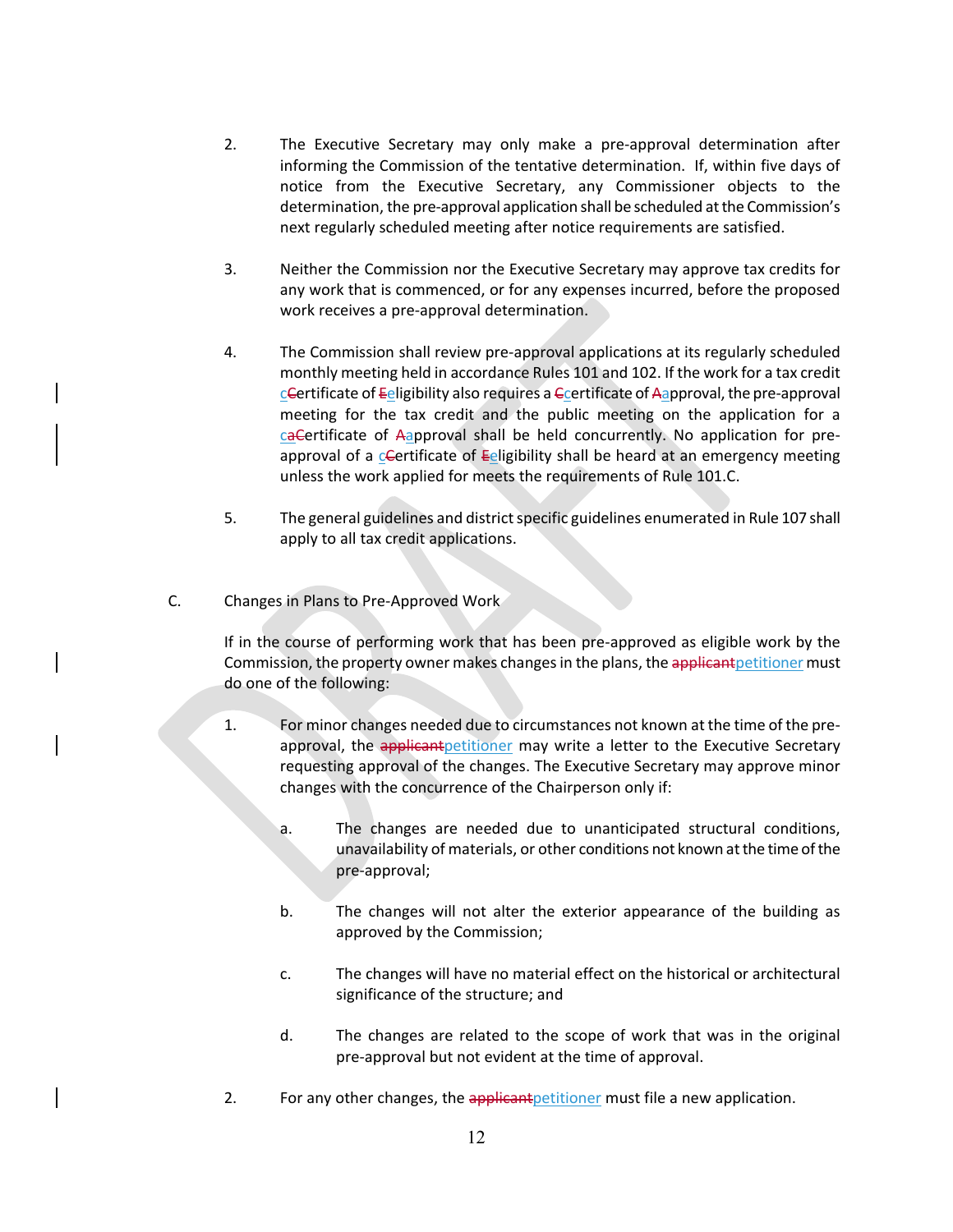D. Final Tax Credit Approval

Upon the receipt of a request for Final Tax Credit Approval, the Commission will review the work for compliance with the pre-approval determination. The Executive Secretary or the Executive Secretary's designee may inspect the work if necessary to enable the Commission to make its determinations.

1. Approval of a Howard County Property Tax Credit

To approve work for a Howard County Property Tax Credit, the Commission shall:

- a. Determine that the eligible work has been completed in accordance with the pre-approval determination.
- b. Determine a dollar amount of qualified expenses for eligible work performed in accordance with the pre-approval determination.
- c. Issue a final cCertificate of Eeligibility showing the dollar amount of the qualified expenses, and;

 $(1)$  Forward one copy of the final Ecertificate of eEligibility to the applicantpetitioner.

(2) Forward one copy of the final  $\epsilon$  certificate of  $\epsilon$  eligibility to the Department of Finance.

# <span id="page-13-0"></span>**202. Procedures for Tax Credit Applications Under § 20.113**

In accordance with § 9-204.1 of the Tax-Property Article, Annotated Code of Maryland, and Howard County Code § 20.113, there is a Howard County Property Tax Credit for Qualified Expenses based on an increase in property tax assessments due to renovation and rehabilitation of historic properties, not to exceed the difference between:

- (1) The Howard County Real Property Tax that, but for the tax credit, would be payable on the assessed value of an eligible historic property after the expenditure of qualified expenses; and
- (2) The Howard County Real Property Tax that would be payable on the assessed value of the property if there was no expenditure of qualified expenses.
	- A. Application Procedures
		- 1. The application shall be upon the form prescribed by the Commission, which shall be made available by the Department of Planning and Zoning. The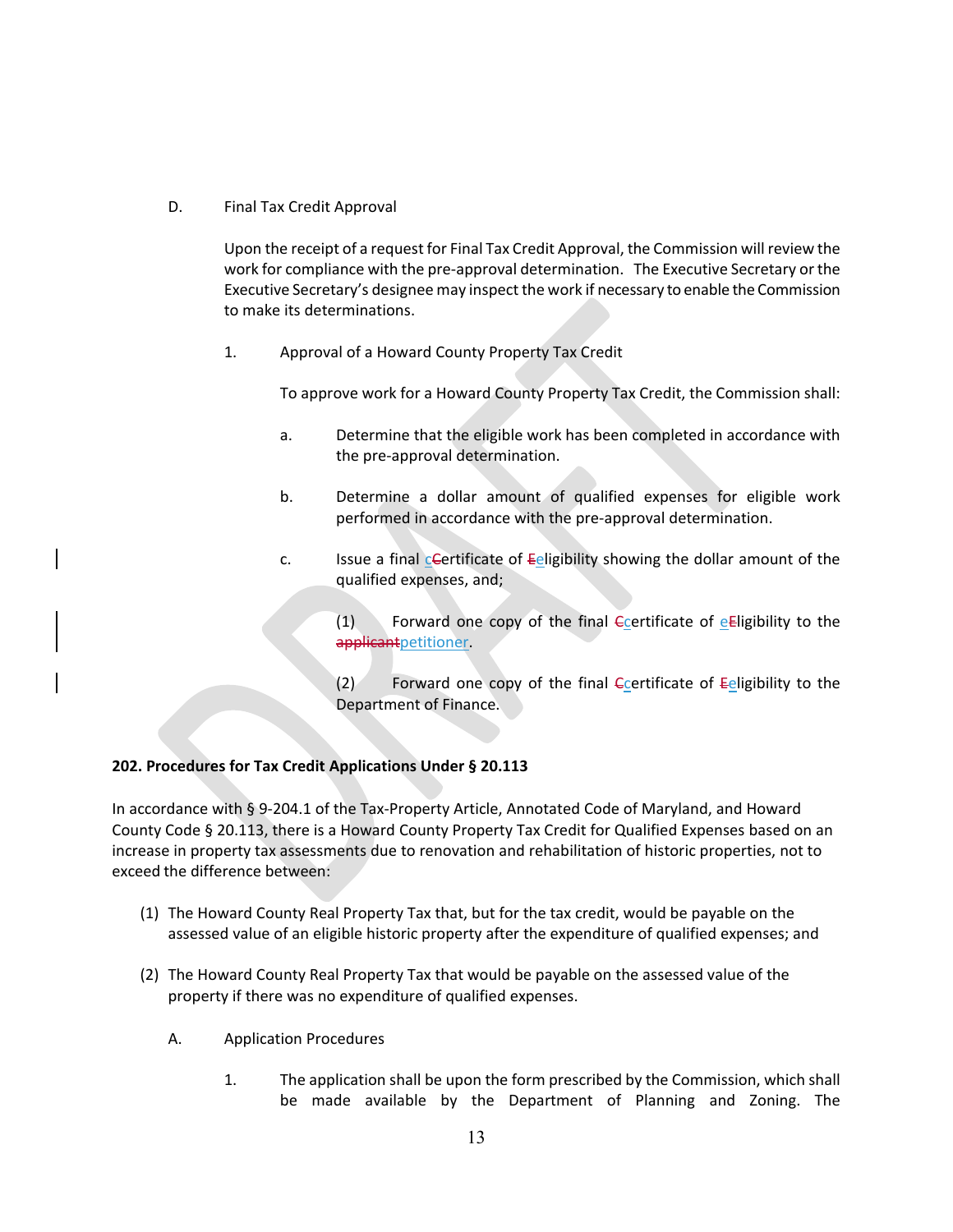applicant petitioner must complete the application and provide a thorough description of the proposed work sufficient for the Commission to determine whether the application is in accord with the law and applicable guidelines. The description of the proposed work may include samples, photographs or manufacturers' literature on materials, fixtures or other features to be used, plot plans, elevation drawings, details, and paint chips. Photographs of the existing conditions are also required.  $-If$  the proposed work requires a c-Certificate of Aapproval, an application for a Ccertificate of Aapproval shall be submitted simultaneously with the tax credit application.

- 2. The applicant petitioner shall provide any additional documentation the Executive Secretary deems necessary for full consideration and review by the Commission. Once the Executive Secretary determines the application is complete, the application will be advertised for a pre-approval meeting.
- 3. A pre-approval determination is required before eligible work may begin.
- B. Pre-approval Determination
	- 1. The Executive Secretary or the Commission may make a pre-approval determination upon finding:
		- a. that the property is an "eligible property" as defined in § 20.113(b)(3) of the Howard County Code; and
		- b. that the Qualified Expenses serving as the basis for the tax credit application are for the purposes defined in § 20.113(b)(5) of the Howard c. County Code; and
		- d. that the Qualified Expenses are for work that will be performed in accord with guidelines used by the Commission; and
		- e. that any certificate of approval required under [section 16.603](https://www.municode.com/library/md/howard_county/codes/code_of_ordinances?nodeId=HOCOCO_TIT16PLZOSULADERE_SUBTITLE_6HIPRCO_S16.603CEAP) of the County Code has been issued for the work.
	- 2. The Executive Secretary may only make a pre-approval determination after informing the Commission of the tentative determination. -If, within five days of notice from the Executive Secretary, any Commissioner objects to the determination, the pre-approval application shall be scheduled at the Commission's next regularly scheduled meeting after notice requirements are satisfied.
	- 3. Neither the Commission nor the Executive Secretary may approve tax credits for any work that is commenced, or for any expenses incurred, before the proposed work receives a pre-approval determination.
	- 4. The general guidelines and district specific guidelines enumerated in Rule 107 shall apply to all tax credit applications.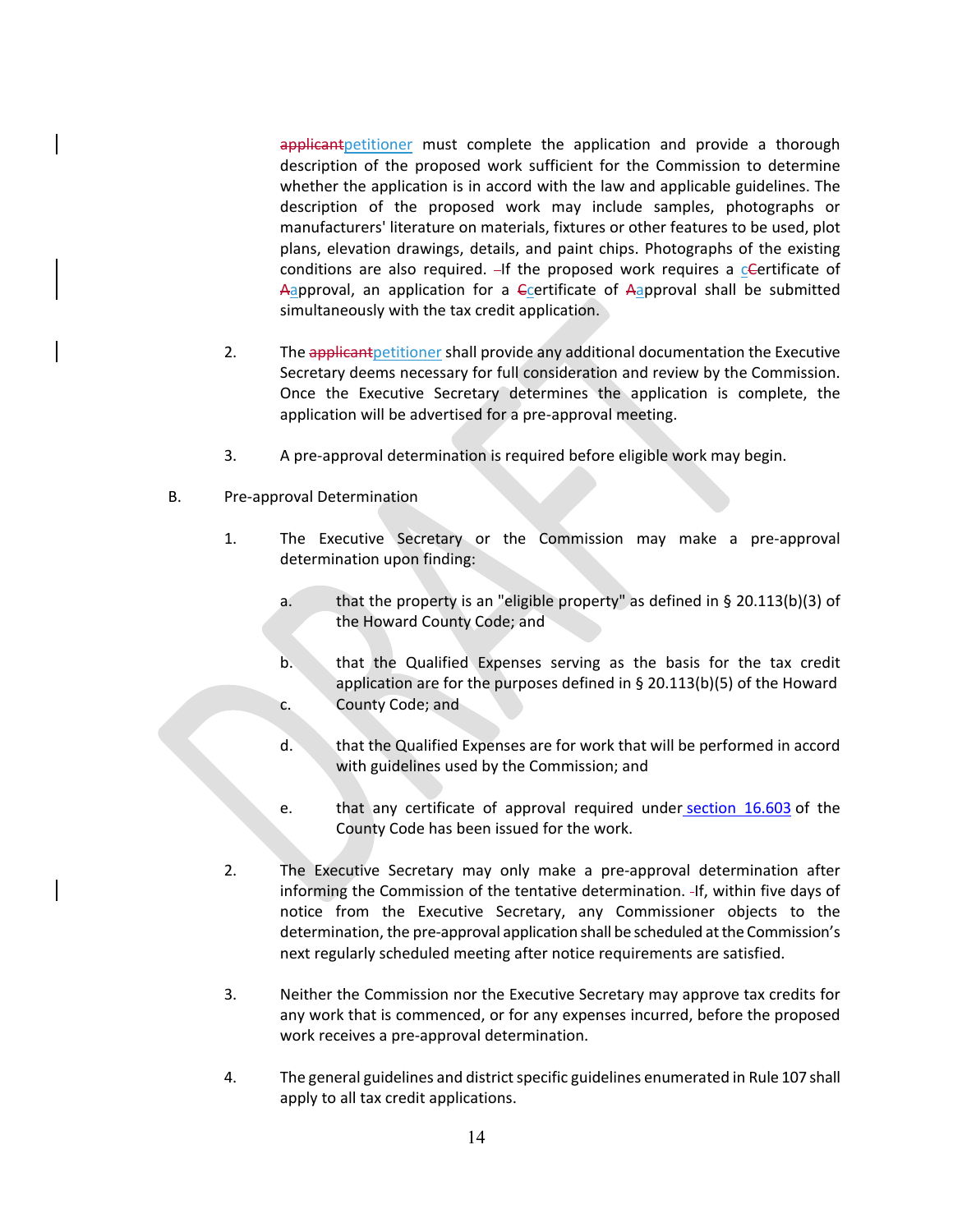- 5. In the case of an emergency application due to flood, fire, or natural disaster, the Commission may issue a pre-approval determination after the expenditure of Qualified Expenses only if the Commission determines that the work was done in accordance with Subtitle 6 of the County Code and in accord with the U.S. Secretary of Interior Standards and Guidelines on The Rehabilitation of Historic Structures.
- C. Changes in Plans to Pre-Approved Work

If in the course of performing work that has been pre-approved as eligible work by the Commission, the property owner makes changes in the plans, the applicant petitioner must do one of the following:

- 1. For minor changes needed due to circumstances not known at the time of the preapproval, the applicant petitioner may write a letter to the Executive Secretary requesting approval of the changes. The Executive Secretary may approve minor changes with the concurrence of the Chairperson only if:
	- a. The changes are needed due to unanticipated structural conditions, unavailability of materials, or other conditions not known at the time of the pre-approval;
	- b. The changes will not alter the exterior appearance of the building as approved by the Commission;
	- c. The changes will have no material effect on the historical or architectural significance of the structure; and
	- d. The changes are related to the scope of work that was in the original pre-approval but not evident at the time of approval.
- 2. For any other changes, the applicant petitioner must file a new application.
- D. Final Tax Credit Approval
	- 1. If the assessed value of the property has increased after a valuation or revaluation under § 8-104 of the Tax-Property Article of the Annotated Code of Maryland, within 12 months of the increased assessment, the applicant petitioner may apply for the final tax credit approval. - The Executive Secretary or the Executive Secretary's designee may inspect the work if necessary to enable the Commission to make its determinations.
		- a. The applicant petitioner shall file an application on a form provided by the Commission.
			- (1) The application should include the pre-approval determination and itemized receipts documenting the Qualified Expenses; and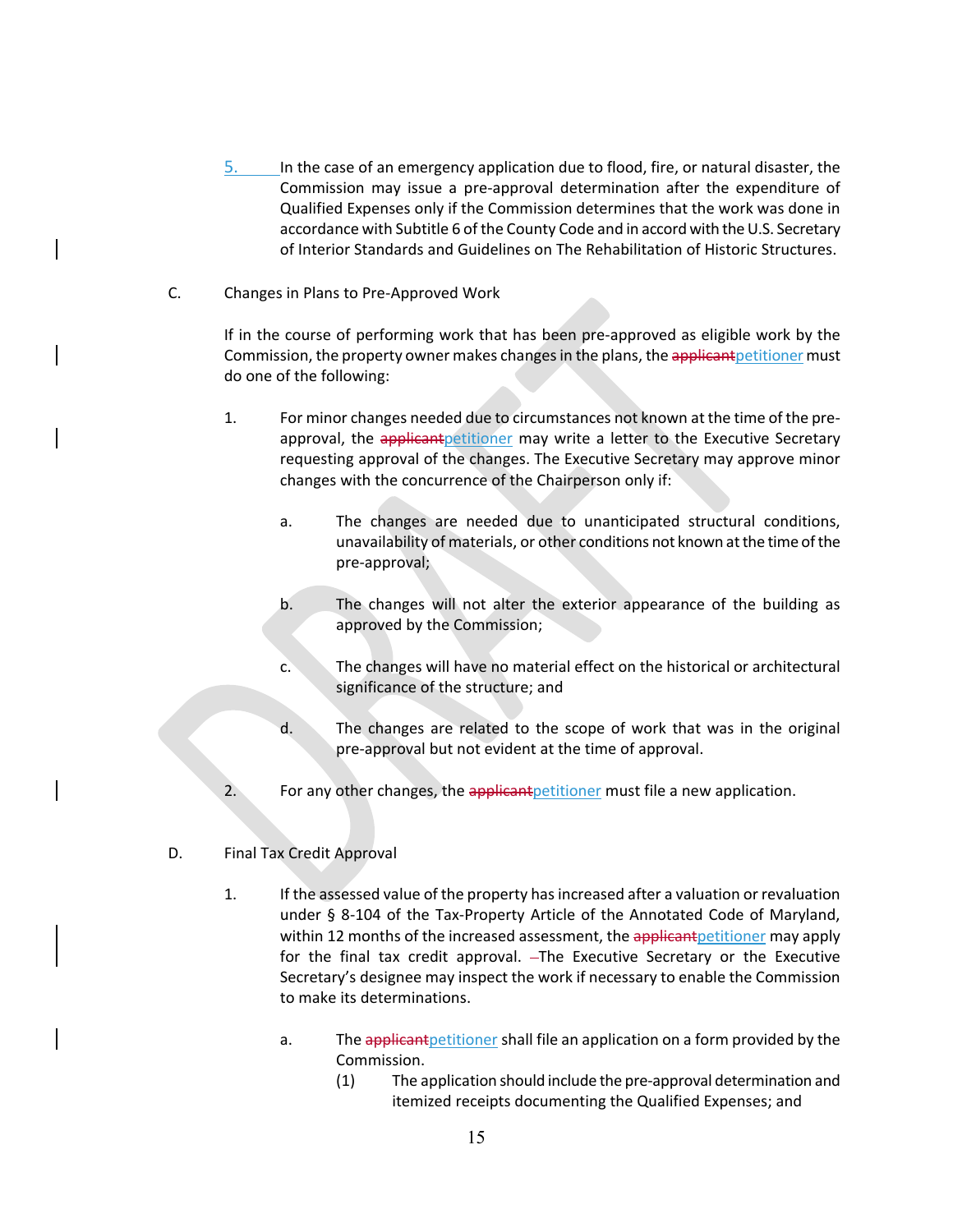- (2) Any additional information that the Executive Secretary determines is necessary for the Commission to consider the application.
- 2. The Commission shall issue a  $f$ -Final Contracture of Eeligibility stating the amount of Qualified Expenses if the Commission:
	- a. Determines that the Qualified Expenses have been used for work completed in accordance with the pre-approval determination;
	- b. Determines the amount of Qualified Expenses documented to the satisfaction of the Commission; and
	- c. Determined that any Ccertificate of Aapproval or Commission **Ddetermination required by the County Code or the Zoning Regulations has** been issued for the work.
	- d. Issues a final  $\epsilon$  certificate of  $\epsilon$  eligibility showing the dollar amount of the qualified expenses
- 2. If the Commission approves the Ffinal  $C$  et and  $C$  e Eligibility the Executive Secretary shall:
	- a. Forward one copy to the applicant petitioner; and
	- b. Forward one copy to the Department of Finance.

### <span id="page-16-0"></span>**203. Custody of Records**

A. The Department of Planning and Zoning shall maintain a property file organized by address for properties located in a local historic district and organized by Howard County Historic Sites Inventory number for properties not located in a local historic district. The Department of Planning and Zoning shall maintain a data base or record of approved tax credits and tax assessment credits.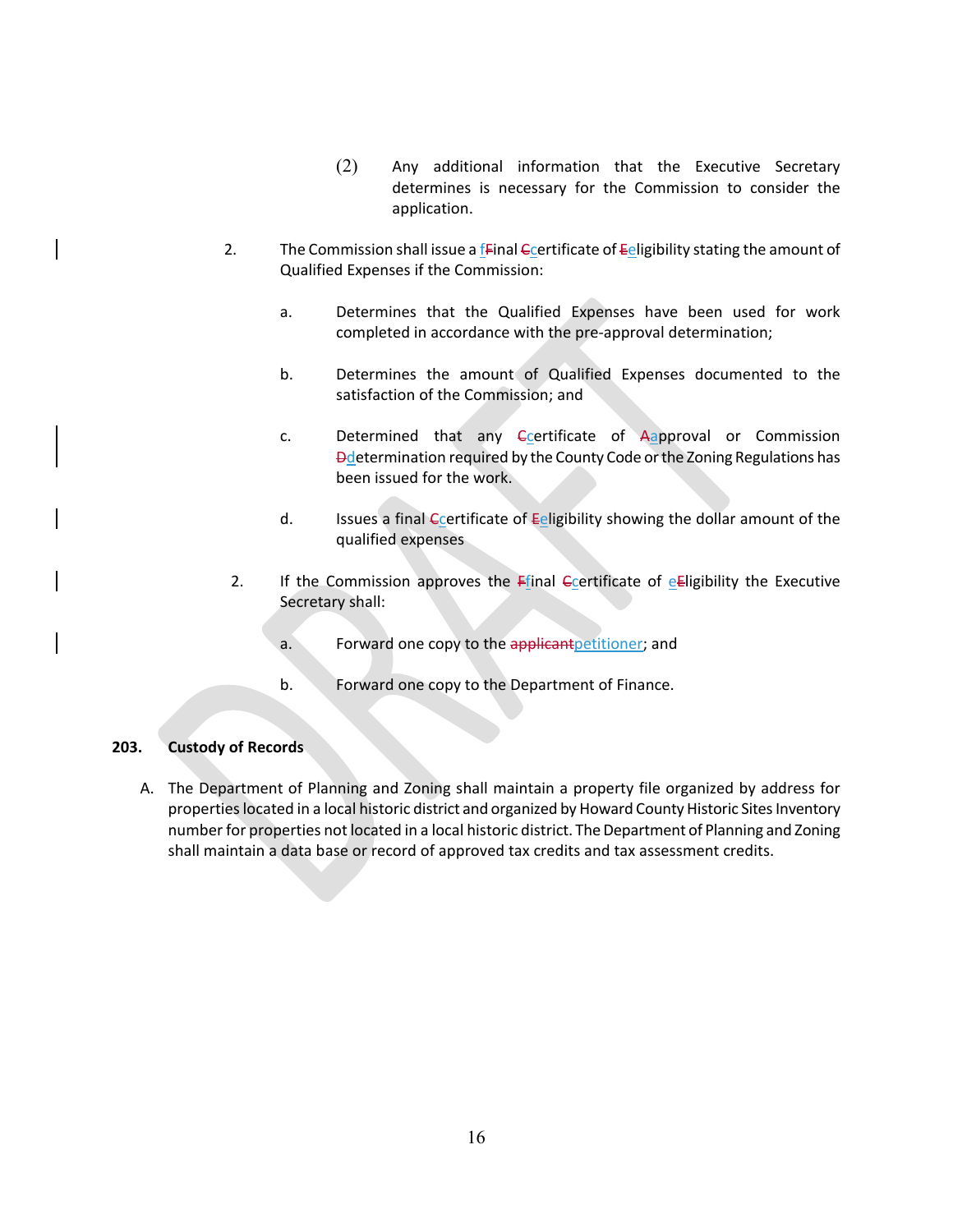#### **DEMOLITION AND RELOCATION OF STRUCTURES IN HISTORIC DISTRICTS**

#### <span id="page-17-1"></span><span id="page-17-0"></span>**300. General**

These rules are adopted pursuant to the authority of the Howard County Code, Title II "Administrative Procedures," Subtitle I "Administrative Procedures Act," to guide the Historic Preservation Commission in review of proposals to demolish or relocate structures in historic districts.

Demolition or relocation of any structure in an historic district requires a Ccertificate of aApproval. The Ccertificate of Aapproval must include a plan for treatment of the site after the structure is removed. The cGertificate of aApproval must also include the new location for a relocated building if the location is within an historic district in Howard County.

#### <span id="page-17-2"></span>**301. Contents of Application**

An application for demolition or relocation shall include the following in addition to the information required for all applications for *Ccertificates* of aApproval:

- A. Specific reasons for the demolition or relocation.
- B. Documentary evidence that supports the demolition or relocation request. Evidence may include reports on the condition of the structure; cost estimates for demolishing, relocating, repairing or stabilizing the structure; documentation showing that the structure does not contribute to the historic character of the district; or other information as needed for the particular application.
- C. Clear photographs of the structure.
- D. Site plans drawn to scale showing the structure proposed to be removed, other nearby site improvements, and proposed treatment after removal.
- E. For relocation of an historic structure, a detailed description of the methods of relocating the structure and the site to which the structure will be relocated must be provided.

#### <span id="page-17-3"></span>**302. Classification of Structure**

Before acting on an application for demolition or relocation, the Commission shall determine whether the structure is a Structure of Unusual Importance.

- A. Structures of Unusual Importance are structures deemed by the Commission to be of unusual importance to the Nation, State or County, whose loss would cause great damage to the character and integrity of the historic district.
- B. Determination that a structure is a Structure of Unusual Importance shall be based on criteria in its adopted guidelines, the testimony of expert witnesses or other documentary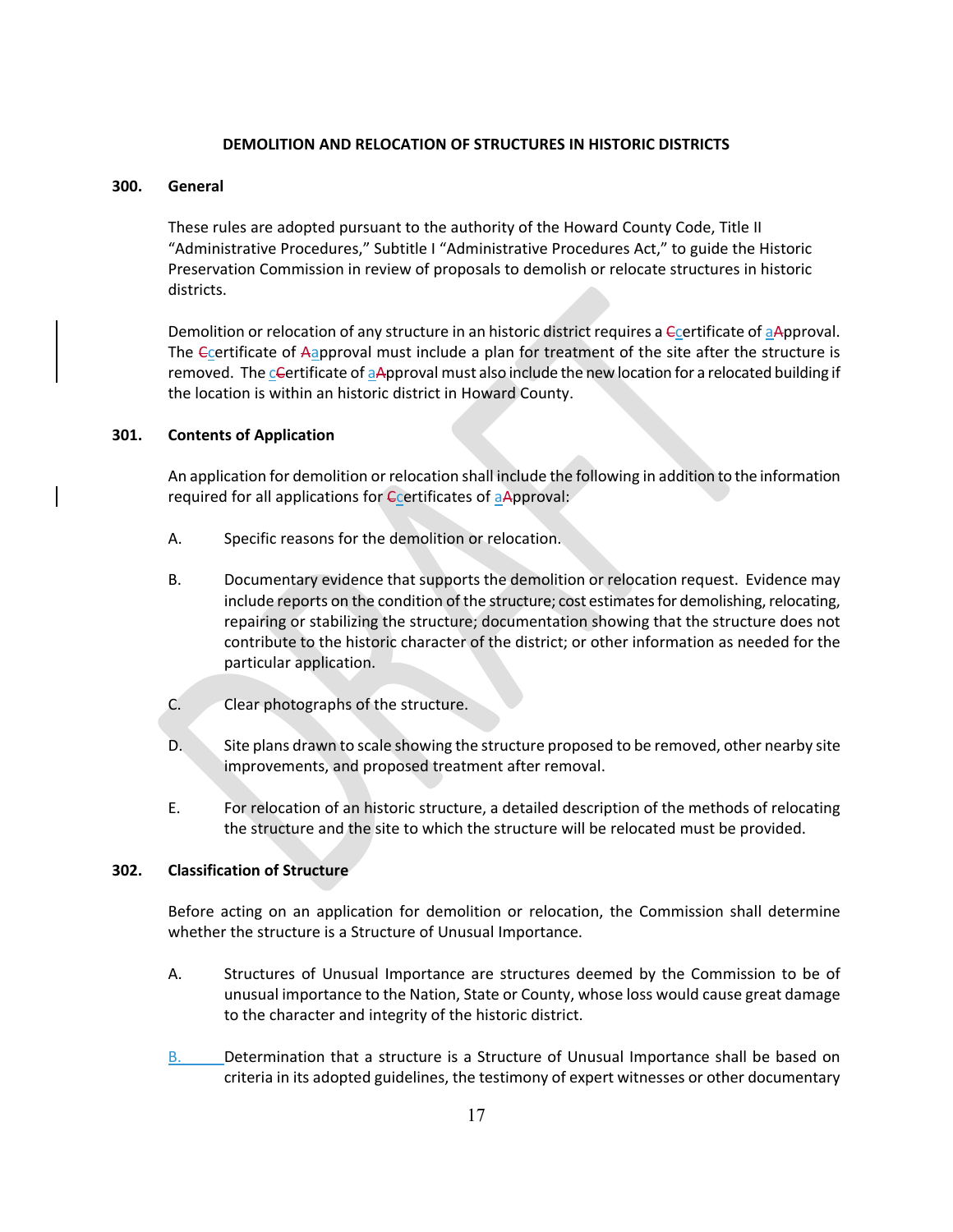evidence presented to the Commission.

#### <span id="page-18-0"></span>**303. Demolition of Structures of Unusual Importance**

- A. At a meeting on a request for demolition within the Historic District, the Commission must determine whether the structure is a Structure of Unusual Importance based on the testimony presented at the meeting and the information provided to the Commission by its Staff.
- B. If the Commission determines the structure is a Structure of Unusual Importance, the following applies:
	- 1. The Commission may deny the application unless:
		- a. The structure is a deterrent to a major improvement program which will be of substantial benefit to the County; or
		- b. Retention of the structure would cause undue financial hardship to the owner; or
		- c. Retention of the structure would not be in the interest of a majority of the persons in the community.
	- 2. The burden of proof is on the applicant petitioner to establish that one of the conditions cited in Rule 303.B.1 applies.
	- 3. If the applicant petitioner relies on Rule 303.B.1.b in order to meet the burden of establishing the need for demolition, the applicant petitioner must present documentary evidence of the cost of maintaining or relocating the structure, the estimated cost of the demolition, the estimated cost of restoring or stabilizing the building, all other financial information on which the applicant petitioner relies to establish financial hardship, and, if the applicant petitioner relies on evidence of the lack of structural integrity of the structure, a report on the structural integrity prepared by an engineer licensed in the State of Maryland, based on the engineer's in person observations of the interior and exterior of the structure.
		- a. Costs that are estimated must be supported by written estimates by persons qualified to provide such estimates and in sufficient detail to permit the Commission to verify the reasonableness of the estimate.
		- b. The Commission may find that retention of the structure would cause the applicant petitioner financial hardship if it determines that the building has been demolished by neglect or natural disaster and there is no feasible way to restore the building short of rebuilding.
	- 4. Based on the evidence presented in support of any condition contained in Rule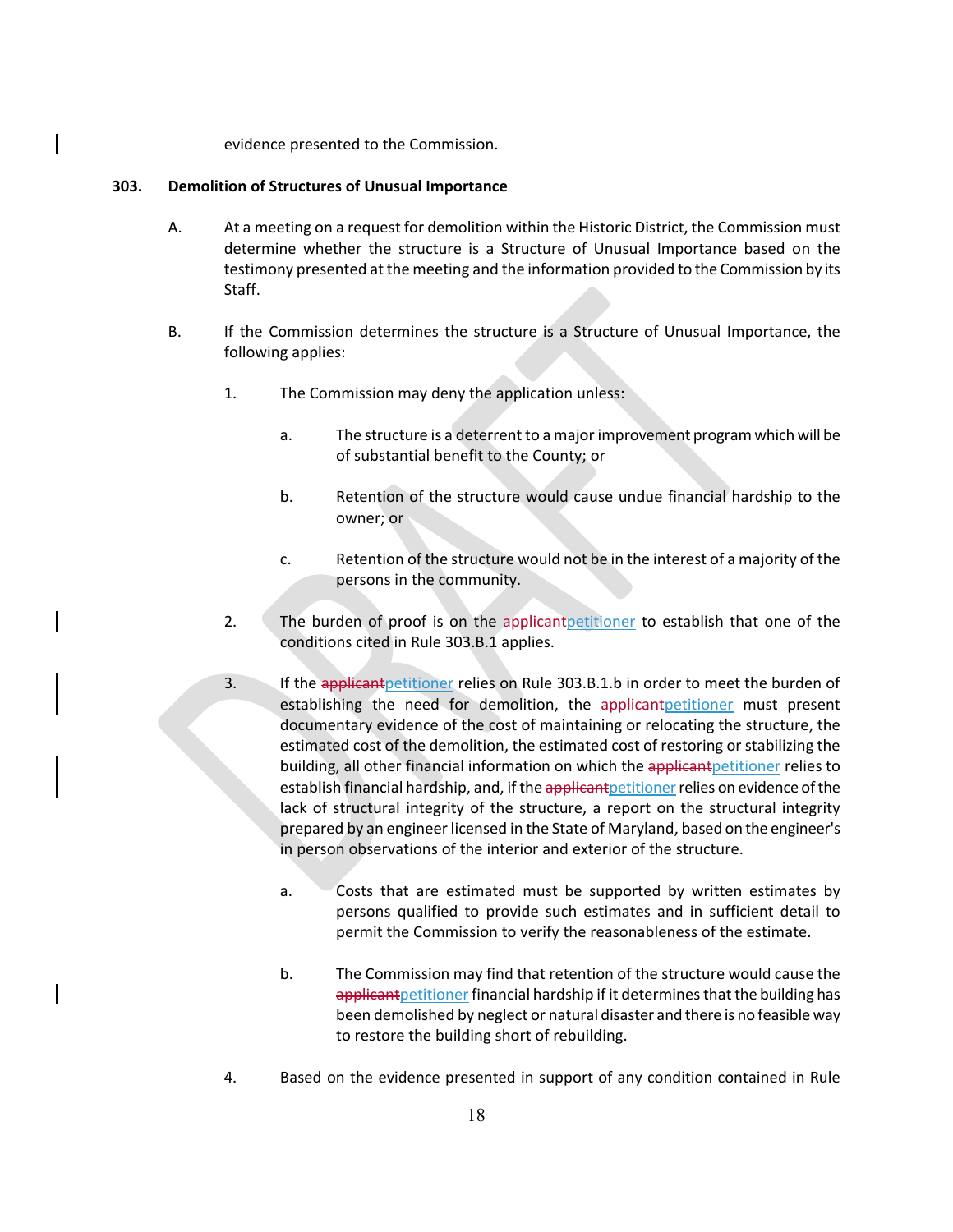303.B.1, the Commission may continue the meeting in order to obtain accessto the property to view the structure, with the property owner's permission, and to allow the applicant petitioner or other persons testifying to submit additional evidence.

- 5. After all interested persons have had an opportunity to speak at the meeting, Commission may endeavor to work out with the applicant petitioner an economically feasible plan to preserve the structure. The Commission may pursue this by asking questions of the applicant petitioner or others present, and may continue the meeting to allow the applicant petitioner and the Commission to pursue possible alternatives to the demolition. The Commission may request assistance from the Department of Planning and Zoning and other parties, public or private, in creating such a plan.
- 6. If, within 45 days of the initial meeting, no economically feasible plan can be agreed upon, the Commission may act on the application or may, at a public meeting, invoke §16.608(c) of the Howard County Code and grant itself a 90 day period to negotiate with the applicant petitioner or other parties in any effort to find a means of preserving the structure.
- 7. The Commission shall act on the application before the expiration of the 90 day period. Failure to act within this 90 day period shall constitute approval, unless an additional extension of up to 90 days of the negotiating period is agreed to by the Commission and the applicant petitioner at a public meeting or the application is withdrawn.

# <span id="page-19-0"></span>**304. Demolition of Other Structures**

- A. If the Commission determines that the structure is not a Structure of Unusual Importance, it shall vote to approve or deny the application based on the standards set forth in §16.607 of the Howard County Code and its adopted Guidelines.
- B. Before taking action on an application, the Commission may ask whether the applicant petitioner is willing to have the Commission assist the applicant petitioner in trying to develop an economically feasible plan to retain the structure. If the applicant petitioner is willing to work with the Commission to try to develop such a plan, the Commission may continue the meeting to allow the applicant petitioner and the Commission time to pursue possible alternatives to demolition. The Commission may request assistance from the Department of Planning and Zoning and other parties, public or private, in creating a plan to retain the structure.

#### <span id="page-19-1"></span>**305. Relocation of Structures**

Applications to relocate structures shall be evaluated by the same standards used for demolition. Relocation may be considered as an alternative to preserve a structure that would otherwise be demolished. The Commission shall consider whether the proposed method of moving a historic structure will avoid damage to the structure. An application to relocate a structure shall include a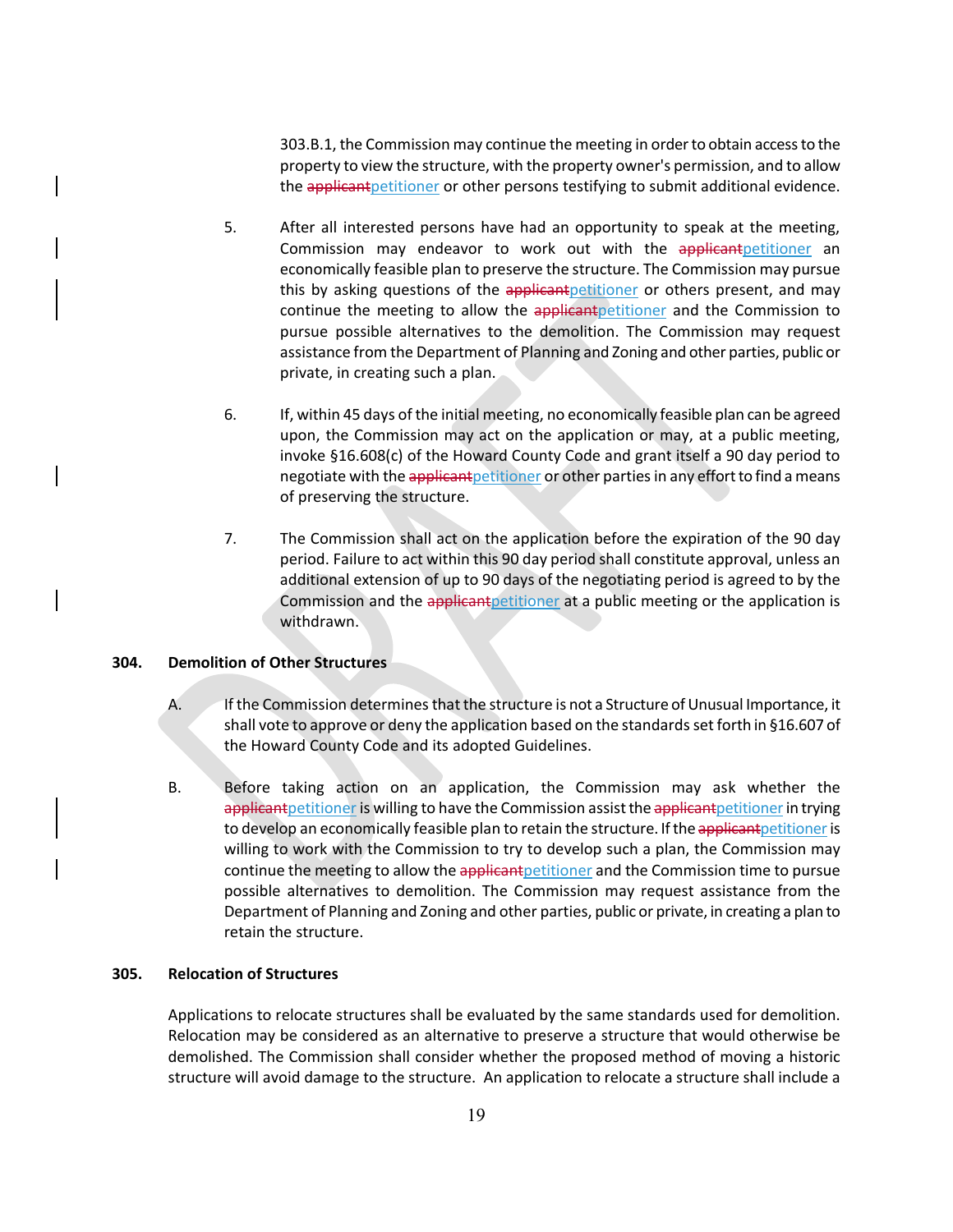<span id="page-20-1"></span>plan showing the location on the receiving property of the relocated structure and its relationship to other on site structures.

# <span id="page-20-0"></span>**306. Documentation of Structure**

If demolition or relocation of a historic structure is approved by the Commission, the Commission may require that the owner provide opportunity for DPZ staff to document the condition of the structure and its site prior to removal.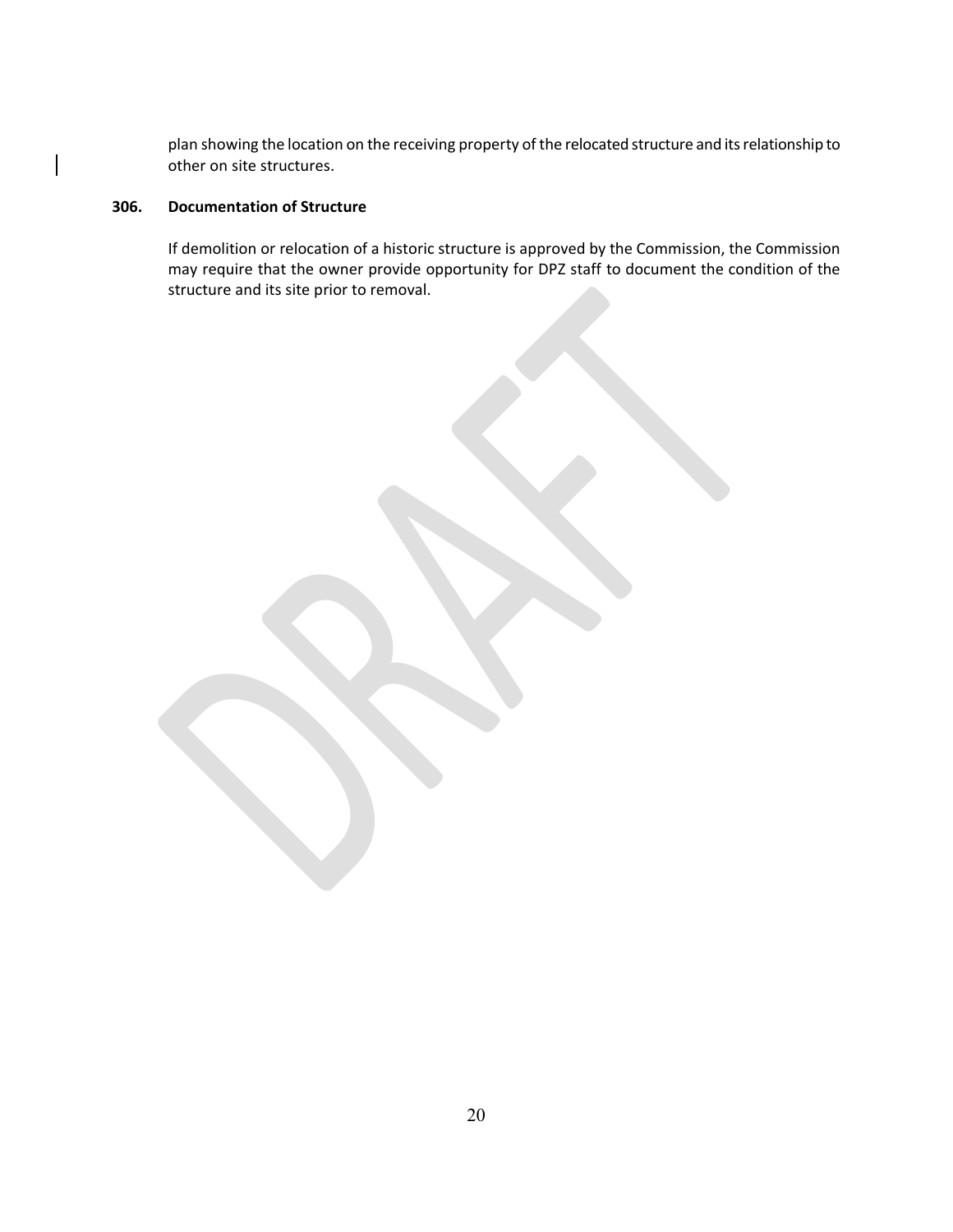# **DEMOLITION BY NEGLECT OF STRUCTURES IN HISTORIC DISTRICTS**

# <span id="page-21-0"></span>**400. General**

Allegations of demolition by neglect of any structure in an historic district requires the Commission to affirm or deny the presence of a violation per Subtitle 16.609A. If the Commission affirms a violation of demolition by neglect exists, they shall prescribe minimum items of repair or maintenance and deadlines to cure a violation. They may waive compliance if compliance would cause undue financial hardship to the owner.

# <span id="page-21-1"></span>**401. Contents of Application**

An application, or allegation of demolition by neglect, shall include the following information:

- A. Completed Howard County Government Demolition by Neglect Inspection Report, prepared by and signed by a representative of the Department of Inspections, Licenses and Permits.
- B. Clear photographs of the structures and associated building components referenced in the Inspection Report.
- C. Department of Planning and Zoning's Notice of Alleged Violation.

# <span id="page-21-2"></span>**402. Historic Preservation Commission Hearing Determinations**

- A. At a hearing for determination of an allegation of demotion by neglect of a structure within a historic district, the Commission must affirm or deny the presence of a violation based on the testimony presented at the meeting and the information provided to the Commission.
	- 1. If the Commission affirms the allegation of demolition by neglect, the Commission must:
		- a. Prescribe the minimum items of repair or maintenance to cure an affirmed violation, and;
		- b. Prescribe deadlines to cure an affirmed violation.
- B. An owner may request a waiver of compliance if compliance would cause undue financial hardship.
	- 1. A property owner requesting a waiver of compliance due to financial hardshipmay present:
		- a. Documentary evidence of the cost of maintaining the structure, the estimated cost of restoring or stabilizing the structure, or any other financial information on which the property owner relies to establish